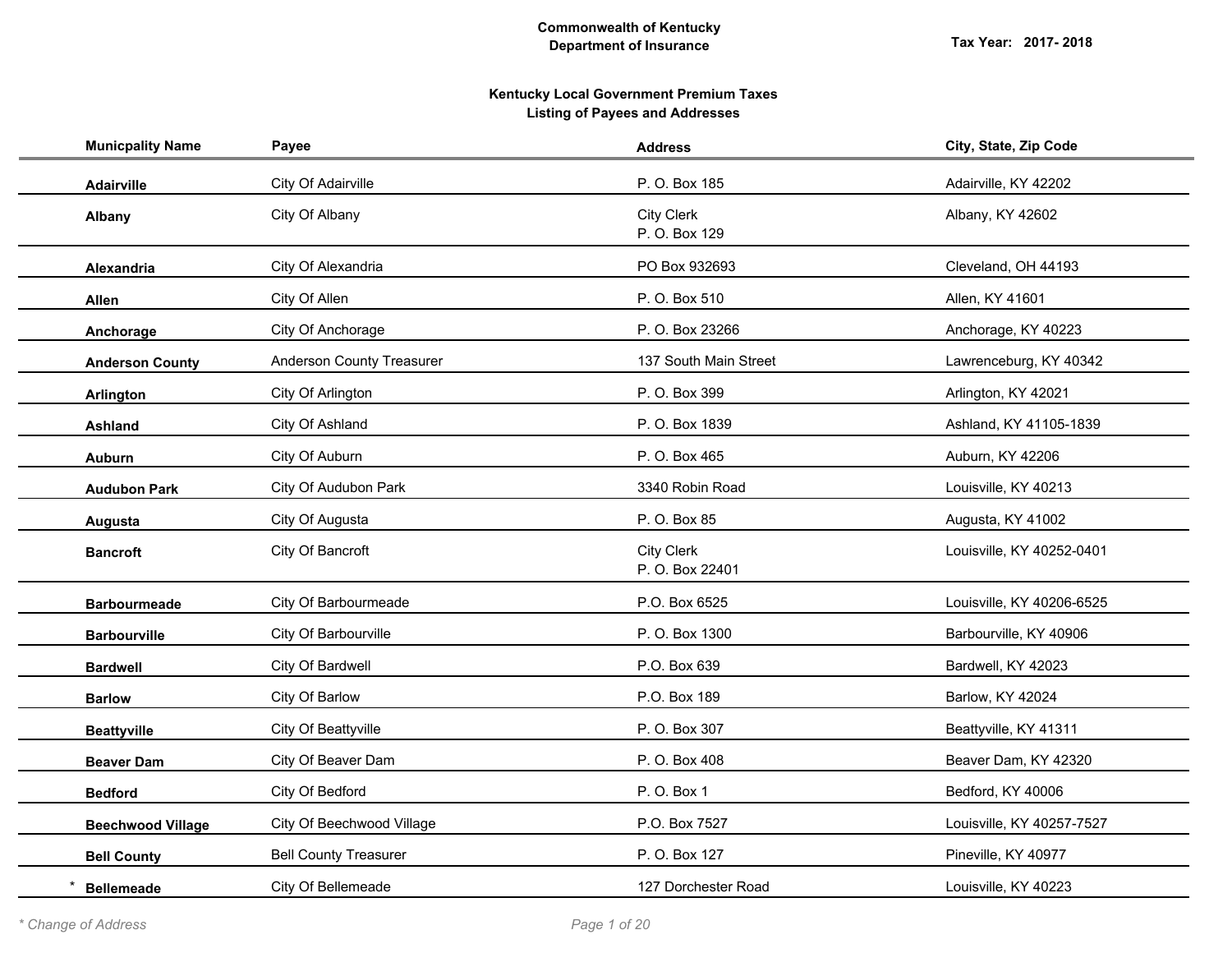| <b>Municpality Name</b>    | Payee                                                     | <b>Address</b>                                                | City, State, Zip Code     |
|----------------------------|-----------------------------------------------------------|---------------------------------------------------------------|---------------------------|
| <b>Bellevue</b>            | City Of Bellevue Insurance Premium                        | P.O. Box 634168                                               | Cincinnati, OH 45263-4168 |
| <b>Bellewood</b>           | City Of Bellewood Treasurer                               | P. O. Box 8095                                                | Louisville, KY 40257-8095 |
| <b>Benton</b>              | City Of Benton                                            | 101 East 11th Street                                          | Benton, KY 42025          |
| <b>Berea</b>               | City Of Berea                                             | 212 Chestnut Street                                           | Berea, KY 40403           |
| <b>Berry</b>               | City Of Berry                                             | P.O. Box 215                                                  | Berry, KY 41003           |
| <b>Blue Ridge Manor</b>    | City Of Blue Ridge Manor                                  | City of Blue Ridge Manor<br>10000 Shelbyville Road, Suite 203 | Louisville, KY 40223      |
| <b>Bonnieville</b>         | City of Bonnieville                                       | P.O. Box 85                                                   | Bonnieville, KY 42713     |
| <b>Bowling Green</b>       | City of Bowling Green                                     | P.O. Box 643501                                               | Cincinnati, OH 45264-3501 |
| <b>Bradfordsville</b>      | City Of Bradfordsville                                    | 202 West Main Street<br>P.O. Box 65                           | Bradfordsville, KY 40009  |
| <b>Brandenburg</b>         | City Of Brandenburg                                       | P. O. Box 305<br>Attn: City Treasurer                         | Brandenburg, KY 40108     |
| <b>Breckinridge County</b> | County of Breckinridge - Breckinridge Co. Fiscal<br>Court | <b>Breckinridge County Treasurer</b><br>P.O. Box 607          | Hardinsburg, KY 40143     |
| <b>Briarwood</b>           | City Of Briarwood                                         | P. O. Box 22408                                               | Louisville, KY 40252      |
| <b>Brodhead</b>            | City Of Brodhead                                          | P. O. Box 556                                                 | Brodhead, KY 40409        |
| <b>Broeck Pointe</b>       | City Of Broeck Pointe                                     | P. O. Box 22205                                               | Louisville, KY 40222      |
| <b>Bromley</b>             | City Of Bromley                                           | 226 Boone Street                                              | Bromley, KY 41016         |
| <b>Brooksville</b>         | City Of Brooksville                                       | P. O. Box 216                                                 | Brooksville, KY 41004     |
| <b>Brownsboro Farm</b>     | City Of Brownsboro Farm                                   | 8455 Brownsboro Road                                          | Louisville, KY 40241-1626 |
| <b>Brownsboro Village</b>  | City of Brownsboro Village                                | P.O. Box 6635                                                 | Louisville, KY 40206      |
| <b>Brownsville</b>         | City Of Brownsville                                       | P. O. Box 238                                                 | Brownsville, KY 42210     |
| <b>Bullitt County</b>      | <b>Bullitt County Fiscal Court</b>                        | P. O. Box 768                                                 | Shepherdsville, KY 40165  |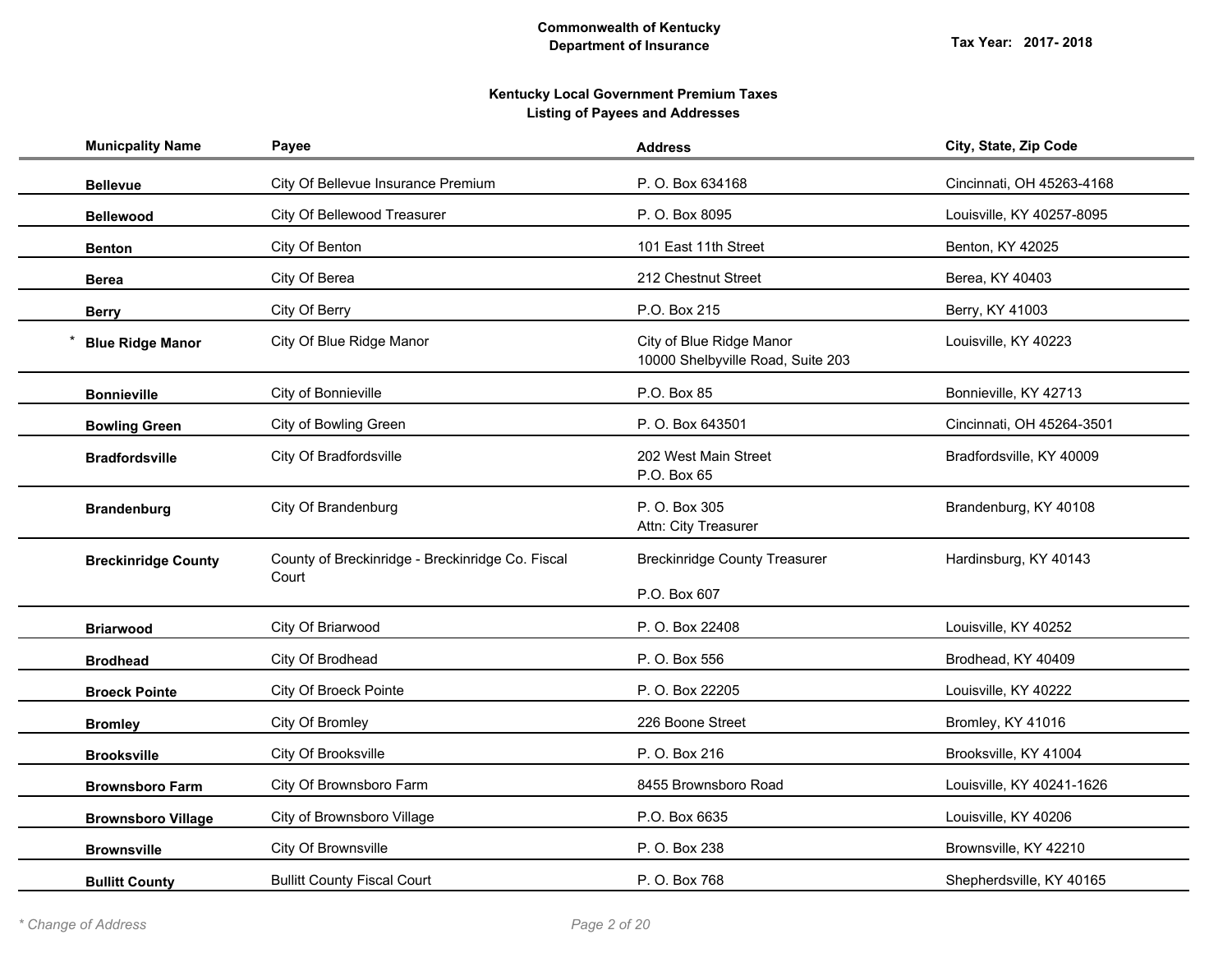| <b>Municpality Name</b> | Payee                                 | <b>Address</b>                    | City, State, Zip Code     |
|-------------------------|---------------------------------------|-----------------------------------|---------------------------|
| <b>Burgin</b>           | City Of Burgin                        | <b>Box 323</b>                    | Burgin, KY 40310          |
| <b>Burkesville</b>      | City Of Burkesville                   | P. O. Box 250                     | Burkesville, KY 42717     |
| <b>Burnside</b>         | City Of Burnside                      | P. O. Box 8                       | Burnside, KY 42519        |
| <b>Butler</b>           | City Of Butler                        | P. O. Box 229                     | Butler, KY 41006          |
| Cadiz                   | City Of Cadiz                         | P. O. Box 1465                    | Cadiz, KY 42211           |
| Calhoun                 | City Of Calhoun                       | P. O. Box 294                     | Calhoun, KY 42327         |
| California              | City Of California                    | P.O. Box 25                       | California, KY 41007      |
| <b>Calvert City</b>     | City Of Calvert City                  | P. O. Box 36                      | Calvert City, KY 42029    |
| Cambridge               | City Of Cambridge                     | 2912 Cambridge Road               | Louisville, KY 40220      |
| <b>Campbell County</b>  | <b>Campbell County Fiscal Court</b>   | P.O. Box 645245                   | Cincinnati, OH 45264-5245 |
| Campbellsburg           | City Of Campbellsburg                 | P. O. Box 67                      | Campbellsburg, KY 40011   |
| Campbellsville          | City Of Campbellsville                | 110 South Columbia Avenue, Ste. B | Campbellsville, KY 42718  |
| Campton                 | City Of Campton                       | P. O. Box 35                      | Campton, KY 41301         |
| Caneyville              | City Of Caneyville                    | P. O. Box 69                      | Caneyville, KY 42721-0069 |
| Carlisle                | City Of Carlisle                      | 107 E. Chestnut Street            | Carlisle, KY 40311        |
| Carrollton              | City Of Carrollton                    | P. O. Box 156                     | Carrollton, KY 41008      |
| <b>Carter County</b>    | Carter County Fiscal Court - Room 227 | Courthouse 300 W. Main St.        | Grayson, KY 41143         |
| <b>Casey County</b>     | Casey County Fiscal Court             | P. O. Box 306                     | Liberty, KY 42539         |
| Catlettsburg            | City Of Catlettsburg                  | P.O. Box 533                      | Catlettsburg, KY 41129    |
| <b>Cave City</b>        | City Of Cave City                     | P. O. Box 567                     | Cave City, KY 42127       |
| Centertown              | City Of Centertown                    | P.O. Box 517                      | Centertown, KY 42328      |
| <b>Central City</b>     | City Of Central City                  | 214 North First Street            | Central City, KY 42330    |
| <b>Clark County</b>     | <b>Clark County Courthouse</b>        | 34 South Main Street<br>Rm # 103  | Winchester, KY 40391      |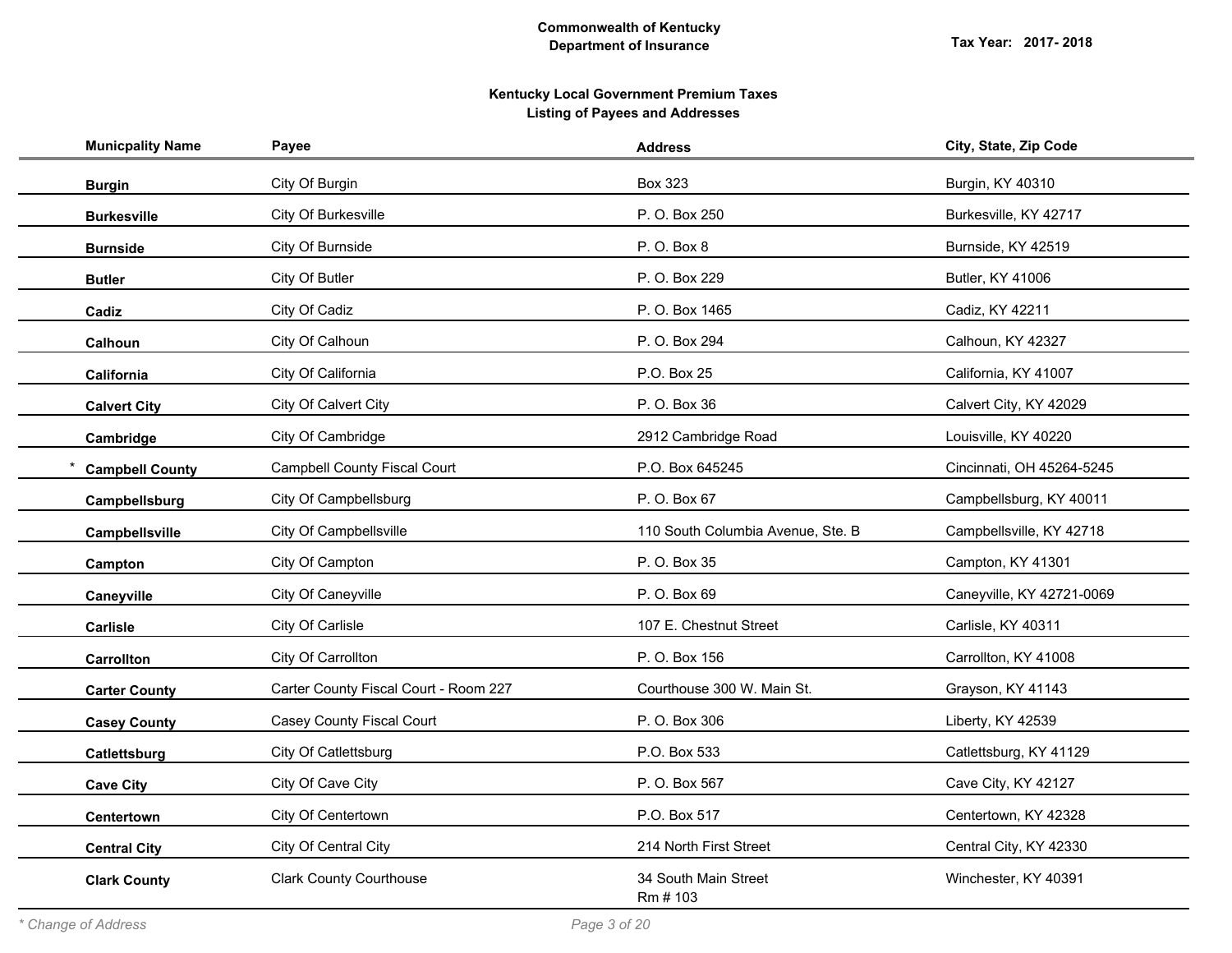| <b>Municpality Name</b>  | Payee                          | <b>Address</b>                               | City, State, Zip Code      |
|--------------------------|--------------------------------|----------------------------------------------|----------------------------|
| Clarkson                 | City Of Clarkson               | P. O. Box 10<br>213 Millerstown Street       | Clarkson, KY 42726         |
| Clay                     | City Of Clay                   | P. O. Box 425                                | Clay, KY 42404-0425        |
| <b>Clay City</b>         | City Of Clay City              | P. O. Box 933                                | Clay City, KY 40312        |
| Cloverport               | City Of Cloverport             | 212 West Main Street                         | Cloverport, KY 40111       |
| <b>Coal Run Village</b>  | City of Coal Run Village       | 81 Church Street                             | Pikeville, KY 41501        |
| <b>Cold Spring</b>       | City Of Cold Spring            | P.O. Box 932040                              | Cleveland, OH 44193        |
| Coldstream               | City Of Coldstream             | 9462 Brownsboro Road #140                    | Louisville, KY 40241       |
| Columbia                 | City Of Columbia               | 116 Campbellsville Street                    | Columbia, KY 42728         |
| Corbin                   | City Of Corbin                 | P. O. Box 1343                               | Corbin, KY 40702           |
| Corinth                  | City Of Corinth                | 215 Thomas Lane<br>P. O. Box 157             | Corinth, KY 41010          |
| Corydon                  | City Of Corydon                | P. O. Box 185                                | Corydon, KY 42406          |
| Covington                | City Of Covington              | Insurance Premium Tax<br>20 West Pike Street | Ft.Mitchell, KY 41011      |
| <b>Crab Orchard</b>      | City Of Crab Orchard           | P. O. Box 87                                 | Crab Orchard, KY 40419     |
| <b>Creekside</b>         | City Of Creekside              | P. O. Box 221076                             | Louisville, KY 40252-1076  |
| <b>Crescent Springs</b>  | The City Of Crescent Springs   | 739 Buttermilk Pike                          | Crescent Springs, KY 41017 |
| <b>Crestview</b>         | City Of Crestview              | 14 Circle Drive                              | Cold Spring, KY 41076      |
| Crestwood                | City Of Crestwood              | P. O. Box 186                                | Crestwood, KY 40014        |
| <b>Crittenden</b>        | City Of Crittenden             | P.O. Box 207<br>117 South Main Street        | Crittenden, KY 41030       |
| <b>Crittenden County</b> | Crittenden County Fiscal Court | 107 South Main Street, Ste, 208              | Marion, KY 42064           |
| <b>Crofton</b>           | City Of Crofton                | Insurance Tax Department<br>P. O. Box 243    | Crofton, KY 42217          |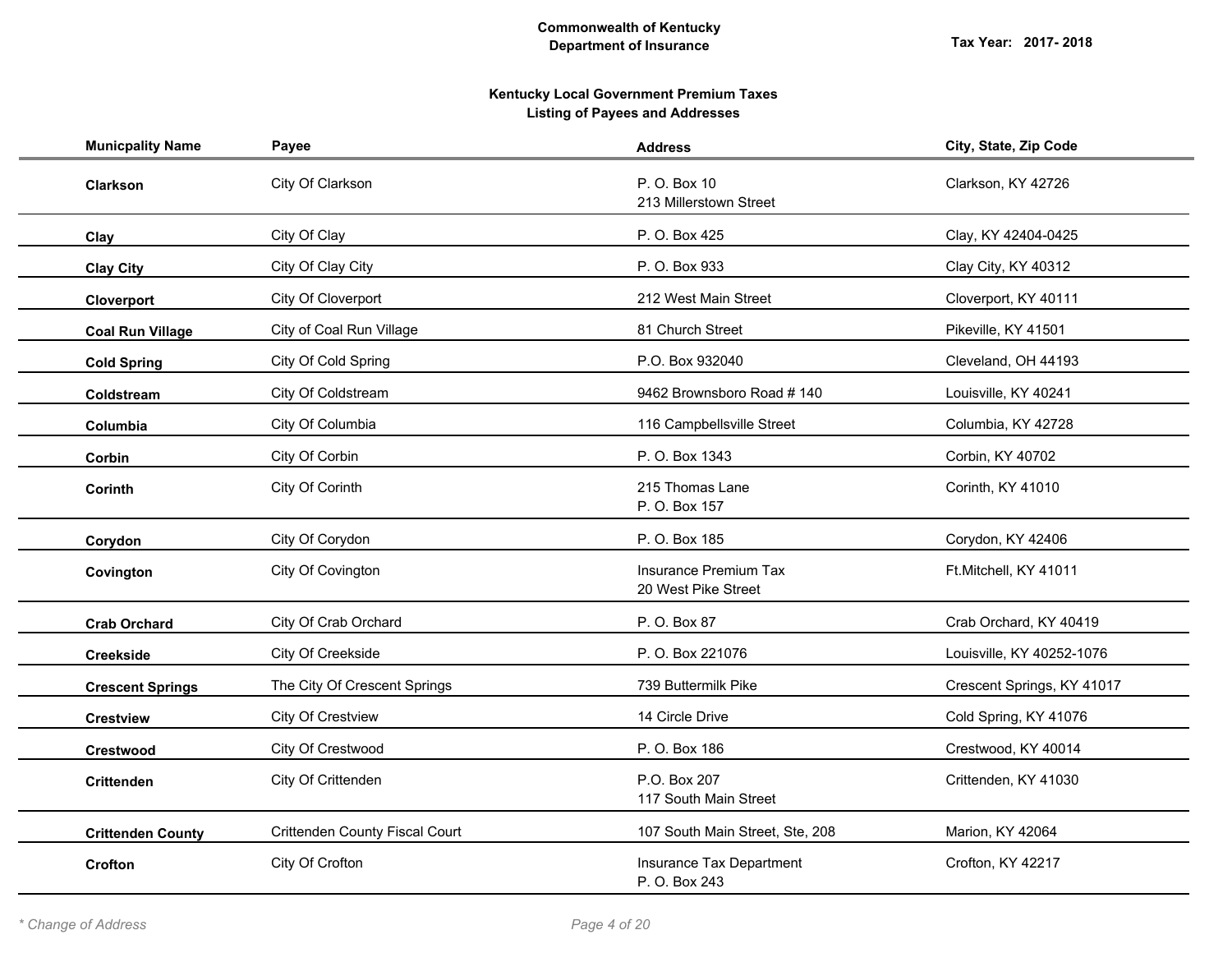| <b>Municpality Name</b> | Payee                               | <b>Address</b>                           | City, State, Zip Code         |
|-------------------------|-------------------------------------|------------------------------------------|-------------------------------|
| Crossgate               | City Of Crossgate                   | P. O. Box 6423                           | Louisville, KY 40206          |
| Cumberland              | City Of Cumberland - City Treasurer | 402 West Main Street                     | Cumberland, KY 40823          |
| Cynthiana               | City Of Cynthiana                   | P. O. Box 67                             | Cynthiana, KY 41031           |
| <b>Danville</b>         | City Of Danville                    | P.O. Box 670                             | Danville, KY 40422            |
| <b>Daviess County</b>   | Daviess County Fiscal Court         | P.O. Box 1716                            | Owensboro, KY 42302-1716      |
| <b>Dawson Springs</b>   | City Of Dawson Springs              | 200 West Arcadia Avenue<br>P. O. Box 345 | Dawson Springs, KY 42408-0345 |
| <b>Dayton</b>           | City Of Dayton                      | 514-6th Ave.                             | Dayton, KY 41074              |
| <b>Dixon</b>            | City Of Dixon                       | P.O. Box 197                             | Dixon, KY 42409               |
| <b>Douglass Hills</b>   | City Of Douglass Hills              | P. O. Box 43284                          | Louisville, KY 40243          |
| <b>Dover</b>            | City Of Dover                       | P. O. Box 161                            | Dover, KY 41034               |
| <b>Druid Hills</b>      | City Of Druid Hills                 | P.O. Box 6777                            | Louisville, KY 40206          |
| Dry Ridge               | City Of Dry Ridge                   | 31 Broadway<br>P.O. Box 145              | Dry Ridge, KY 41035           |
| Earlington              | City Of Earlington                  | 103 W. Main Street                       | Earlington, KY 42410          |
| Eddyville               | City Of Eddyville                   | P.O. Box 744                             | Eddyville, KY 42038           |
| Edmonton                | City Of Edmonton                    | P. O. Box 374                            | Edmonton, KY 42129            |
| <b>Ekron</b>            | City Of Ekron                       | Ekron Town Board<br>P. O. Box 100        | Ekron, KY 40117               |
| Elizabethtown           | City Of Elizabethtown               | P.O. Box 550                             | Elizabethtown, KY 42702-0550  |
| <b>Elkhorn City</b>     | City Of Elkhorn City                | P. O. Box 681                            | Elkhorn City, KY 41522        |
| <b>Elkton</b>           | City Of Elkton                      | P. O. Box 578                            | Elkton, KY 42220              |
| <b>Elliott County</b>   | <b>Elliott County Fiscal Court</b>  | P. O. Box 710                            | Sandy Hook, KY 41171          |
| <b>Elsmere</b>          | City Of Elsmere                     | 318 Garvey Avenue                        | Elsmere, KY 41018             |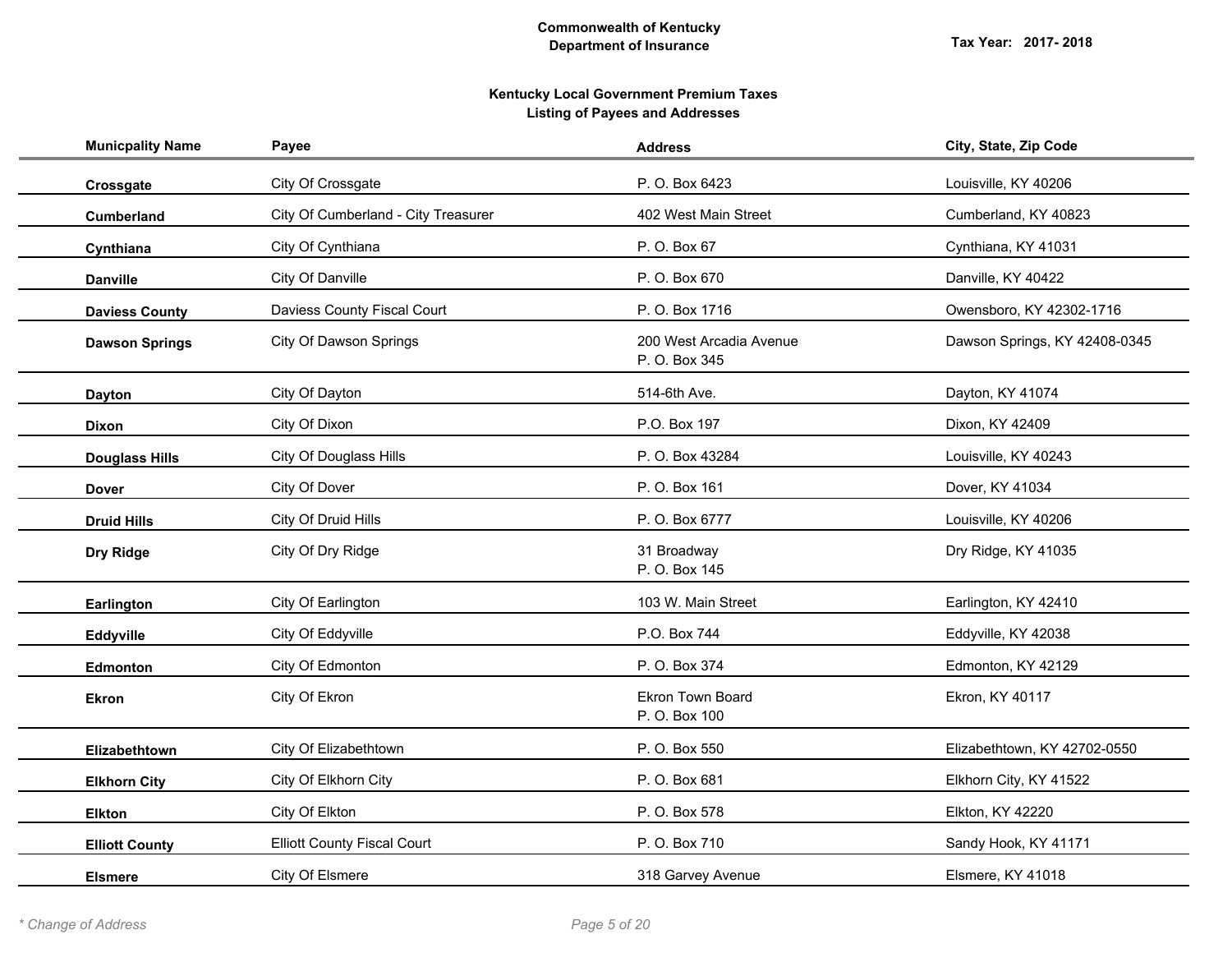| <b>Municpality Name</b> | Payee                         | <b>Address</b>                      | City, State, Zip Code        |
|-------------------------|-------------------------------|-------------------------------------|------------------------------|
| <b>Eminence</b>         | City Of Eminence              | P. O. Box 163                       | Eminence, KY 40019           |
| <b>Erlanger</b>         | City Of Erlanger              | P.O. Box 18511                      | Erlanger, KY 41018           |
| <b>Evarts</b>           | City Of Evarts                | P. O. Box 208                       | Evarts, KY 40828             |
| <b>Ewing</b>            | City of Ewing                 | Wally Thomas, Mayor<br>P.O. Box 182 | Ewing, KY 41039              |
| <b>Falmouth</b>         | City Of Falmouth              | 230 Main Street                     | Falmouth, KY 41040           |
| <b>Fincastle</b>        | City Of Fincastle             | City Clerk<br>P. O. Box 22052       | Louisville, KY 40252-0052    |
| <b>Flatwoods</b>        | City Of Flatwoods             | 2513 Reed Street                    | Flatwoods, KY 41139          |
| <b>Fleming County</b>   | Fleming County Fiscal Court   | 100 Quarter Square                  | Flemingsburg, KY 41041       |
| <b>Fleming-Neon</b>     | City Of Fleming-Neon          | P. O. Box 66                        | Fleming Neon, KY 41840       |
| Flemingsburg            | City Of Flemingsburg          | P. O. Box 406                       | Flemingsburg, KY 41041       |
| <b>Florence</b>         | City Of Florence              | P. O. Box 321                       | Florence, KY 41022-0321      |
| <b>Floyd County</b>     | <b>Floyd County Treasurer</b> | P.O. Box 1600                       | Prestonsburg, KY 41653       |
| <b>Fordsville</b>       | City Of Fordsville            | P.O. Box 164                        | Fordsville, KY 42343         |
| <b>Forest Hills</b>     | City Of Forest Hills          | P. O. Box 99604                     | Jeffersontown, KY 40269-0604 |
| <b>Fort Mitchell</b>    | City Of Fort Mitchell         | P.O. Box 17404                      | Fort Mitchell, KY 41017      |
| <b>Fort Thomas</b>      | City Of Fort Thomas           | P.O. Box 639162                     | Cincinnati, OH 45263-9162    |
| <b>Fort Wright</b>      | City Of Fort Wright           | P.O. Box 17510                      | Ft.Wright, KY 41017          |
| <b>Fountain Run</b>     | City Of Fountain Run          | P. O. Box 37                        | Fountain Run, KY 42133       |
| <b>Fox Chase</b>        | City Of Fox Chase             | P.O. Box 310                        | Hillview, KY 40129-0310      |
| <b>Frankfort</b>        | City Of Frankfort             | Box 697                             | Frankfort, KY 40602          |
| <b>Franklin</b>         | City Of Franklin              | P.O. Box 643611                     | Cincinnati, OH 45264-3611    |
| <b>Franklin County</b>  | Franklin County Treasurer     | P.O. Box 594                        | Frankfort, KY 40602          |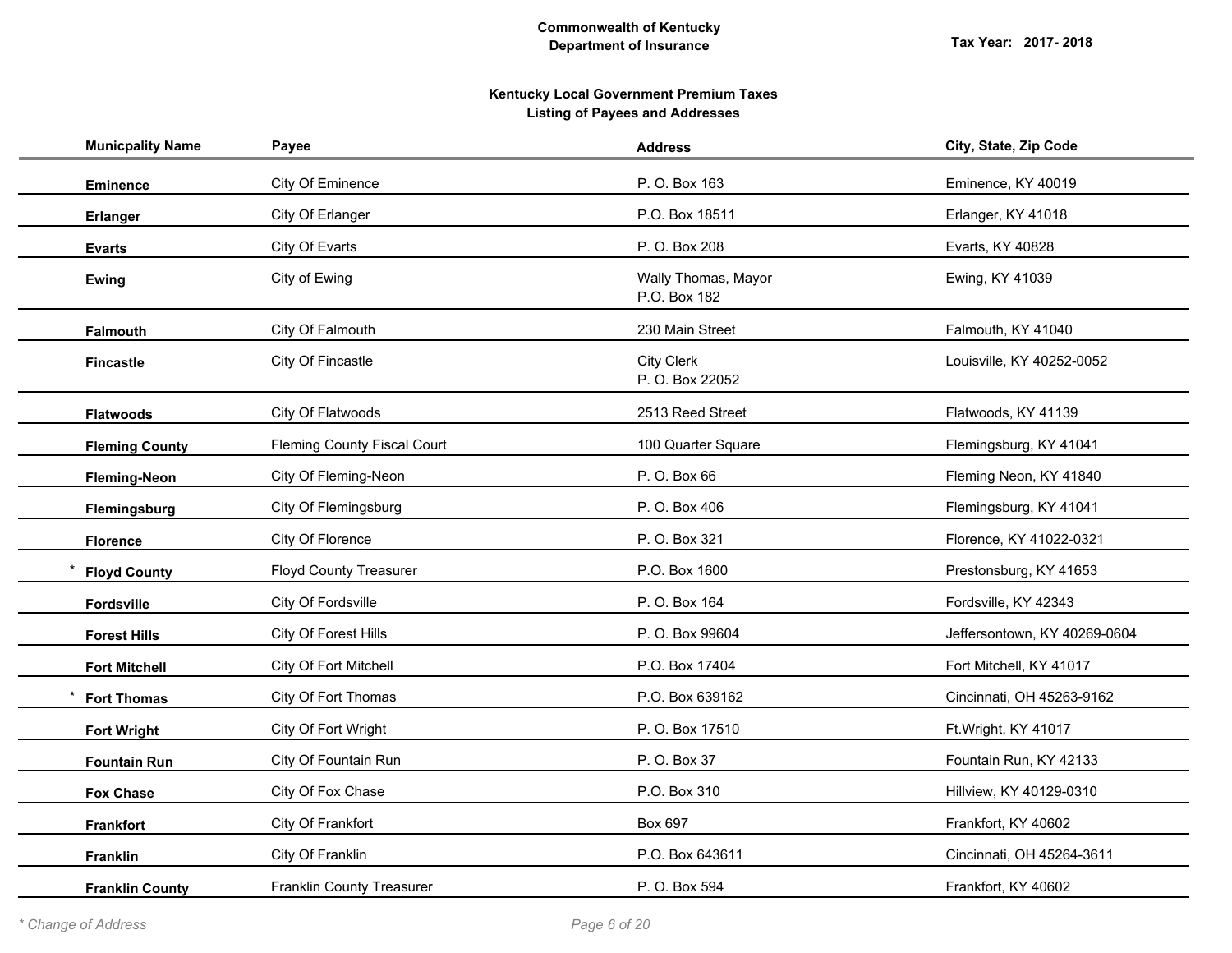| <b>Municpality Name</b>   | Payee                                           | <b>Address</b>                                         | City, State, Zip Code     |
|---------------------------|-------------------------------------------------|--------------------------------------------------------|---------------------------|
| Fredonia                  | City Of Fredonia                                | P. O. Box 152                                          | Fredonia, KY 42411        |
| Frenchburg                | City Of Frenchburg                              | P.O. Box 113                                           | Frenchburg, KY 40322      |
| <b>Fulton County</b>      | Fulton County Treasurer                         | 2216 Myron Cory Drive<br>Suite 1                       | Hickman, KY 42050         |
| Gamaliel                  | City Of Gamaliel                                | P. O. Box 126                                          | Gamaliel, KY 42140        |
| Georgetown                | City Of Georgetown                              | 100 Court Street<br>Director Of Finance                | Georgetown, KY 40324      |
| <b>Ghent</b>              | City of Ghent                                   | P.O. Box 333                                           | Ghent, KY 41045           |
| Glasgow                   | City Of Glasgow                                 | P. O. Box 278<br>Attn: License Fee Div.                | Glasgow, KY 42142-0278    |
| Glencoe                   | City Of Glencoe                                 | P. O. Box 98                                           | Glencoe, KY 41046         |
| <b>Glenview</b>           | City Of Glenview                                | <b>City Treasurer</b><br>P.O. Box 100                  | Glenview, KY 40025        |
| <b>Glenview Hills</b>     | City Of Glenview Hills - Mayor Robert McGonnell | 2908 Lime Kiln Lane                                    | Louisville, KY 40222      |
| <b>Glenview Manor</b>     | City Of Glenview Manor                          | P. O. Box 221196                                       | Louisville, KY 40252-1196 |
| <b>Goose Creek</b>        | City of Goose Creek                             | 9407 Westport Road, Suite 116-238                      | Louisville, KY 40241-2219 |
| Goshen                    | City Of Goshen                                  | P. O. Box 112                                          | Goshen, KY 40026-0112     |
| <b>Graymoor-Devondale</b> | City Of Graymoor-Devondale                      | 1500 Lynn Way                                          | Louisville, KY 40222      |
| Grayson                   | City Of Grayson                                 | 302 East Main Street                                   | Grayson, KY 41143         |
| <b>Green County</b>       | <b>Green County Treasurer</b>                   | <b>Green County Fiscal Court</b><br>203 W Court Street | Greensburg, KY 42743      |
| <b>Green Spring</b>       | City Of Green Spring                            | P. O. Box 261                                          | Harrods Creek, KY 40027   |
| Greensburg                | City Of Greensburg                              | 110 W. Court Street                                    | Greensburg, KY 42743      |
| Greenup                   | City Of Greenup                                 | 1005 Walnut St.                                        | Greenup, KY 41144         |
| <b>Greenville</b>         | City Of Greenville                              | P. O. Box 289                                          | Greenville, KY 42345      |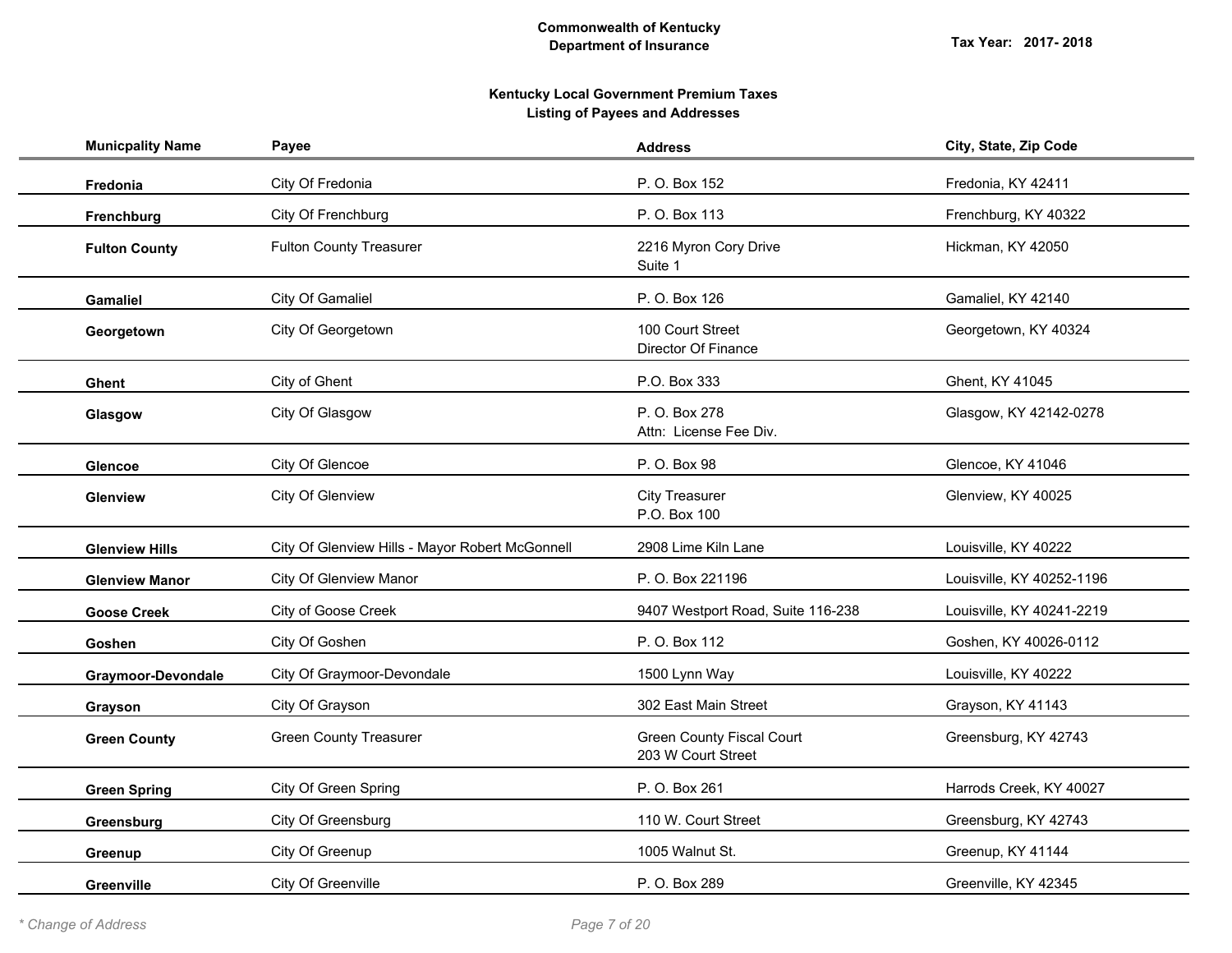| <b>Municpality Name</b> | Payee                           | <b>Address</b>                            | City, State, Zip Code      |
|-------------------------|---------------------------------|-------------------------------------------|----------------------------|
| Guthrie                 | City Of Guthrie                 | P.O. Box 125                              | Guthrie, KY 42234          |
| <b>Hanson</b>           | City Of Hanson                  | P.O. Box 337                              | Hanson, KY 42413           |
| Hardinsburg             | City Of Hardinsburg             | P. O. Box 149                             | Hardinsburg, KY 40143      |
| Harlan                  | City Of Harlan                  | P. O. Box 783                             | Harlan, KY 40831           |
| Harrodsburg             | City Of Harrodsburg             | 208 South Main Street                     | Harrodsburg, KY 40330      |
| <b>Hartford</b>         | City Of Hartford                | 116 East Washington St.                   | Hartford, KY 42347         |
| <b>Hawesville</b>       | City Of Hawesville              | P. O. Box 157                             | Hawesville, KY 42348       |
| Hazard                  | City Of Hazard City Treasurer   | P. O. Box 420                             | Hazard, KY 41701           |
| <b>Hebron Estates</b>   | City Of Hebron Estates          | P.O. Box 416                              | Hillview, KY 40129         |
| <b>Henderson</b>        | City Of Henderson               | P.O. Box 716                              | Henderson, KY 42419-0716   |
| <b>Henderson County</b> | Henderson County Treasurer      | 20 N. Main Street                         | Henderson, KY 42420        |
| <b>Heritage Creek</b>   | City of Heritage Creek          | 8700 Justice Way                          | Louisville, KY 40229       |
| Hickman                 | City Of Hickman                 | 1812 South 7th Street                     | Hickman, KY 42050          |
| <b>Hickory Hill</b>     | City Of Hickory Hill            | P. O. Box 221022                          | Louisville, KY 40252       |
| <b>Highland Heights</b> | City Of Highland Heights        | 176 Johns Hill Road                       | Highland Heights, KY 41076 |
| <b>Hills And Dales</b>  | City Of Hills And Dales         | P. O. Box 22262                           | Louisville, KY 40252-0262  |
| <b>Hillview</b>         | City of Hillview                | 283 Crestwood Lane                        | Louisville, KY 40229       |
| Hindman                 | City Of Hindman                 | <b>Box 496</b>                            | Hindman, KY 41822          |
| Hodgenville             | City Of Hodgenville             | P. O. Box 189<br>200 South Lincoln Blvd.  | Hodgenville, KY 42748      |
| <b>Hollow Creek</b>     | City Of Hollow Creek            | 7504 Fegenbush Lane, Bldg. C-2            | Louisville, KY 40228       |
| <b>Hopkins County</b>   | <b>Hopkins County Treasurer</b> | P. O. Box 592                             | Madisonville, KY 42431     |
| Hopkinsville            | City Of Hopkinsville            | P. O. Box 707<br>Attn: Financial Director | Hopkinsville, KY 42240     |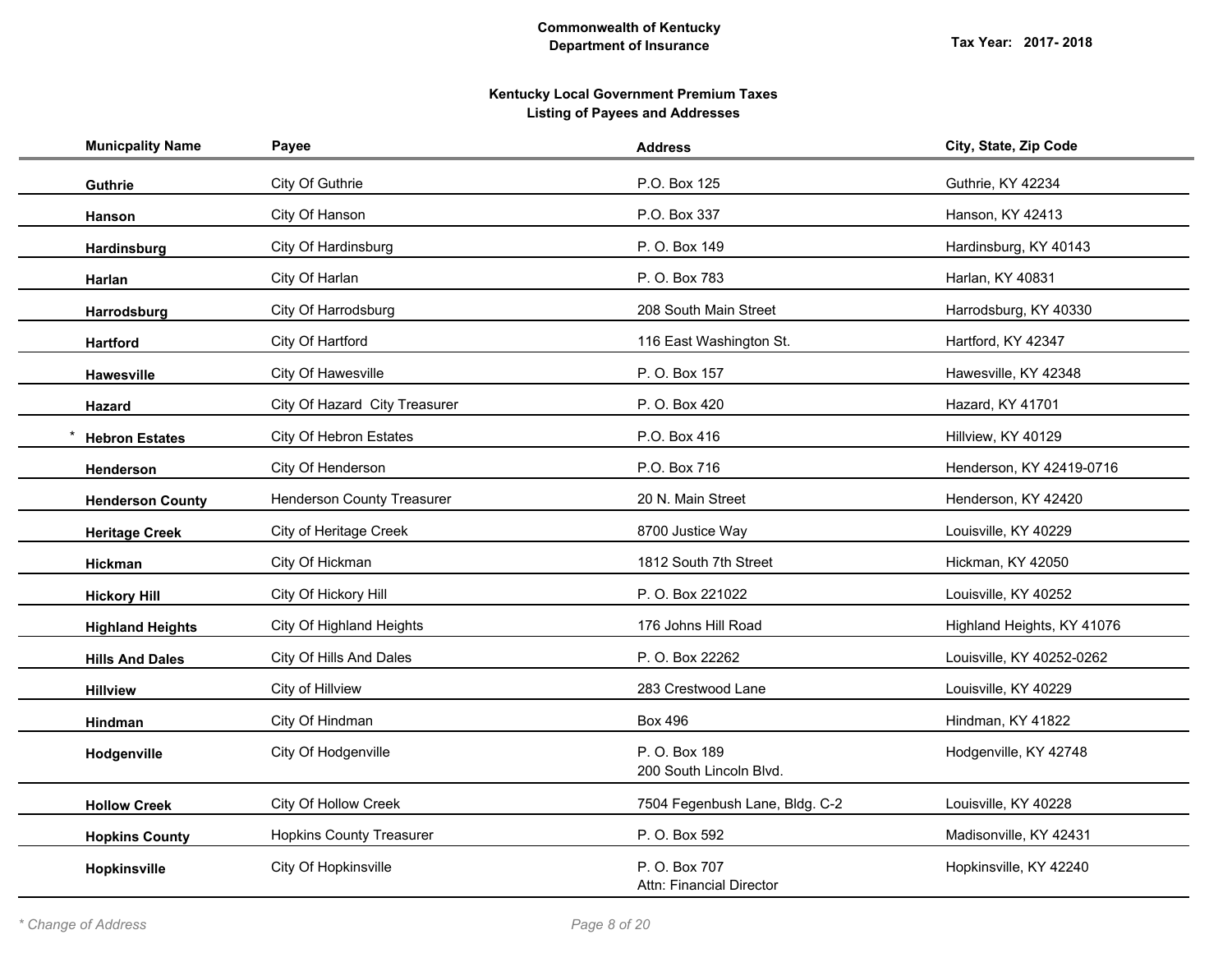| <b>Municpality Name</b>  | Payee                       | <b>Address</b>                              | City, State, Zip Code      |
|--------------------------|-----------------------------|---------------------------------------------|----------------------------|
| <b>Horse Cave</b>        | City Of Horse Cave          | P. O. Box 326                               | Horse Cave, KY 42749       |
| <b>Houston Acres</b>     | City Of Houston Acres       | P. O. Box 206098                            | Louisville, KY 40250-6098  |
| <b>Hunters Hollow</b>    | City Of Hunters Hollow      | City Clerk/Treasurer<br>11300 Angelina Road | Louisville, KY 40229       |
| <b>Hurstbourne</b>       | City Of Hurstbourne         | 304 Whittington Parkway<br>Suite 100        | Louisville, KY 40222       |
| <b>Hurstbourne Acres</b> | City Of Hurstbourne Acres   | P. O. Box 24004                             | Louisville, KY 40224       |
| <b>Hustonville</b>       | City Of Hustonville         | P. O. Box 110                               | Hustonville, KY 40437-0110 |
| Hyden                    | City Of Hyden               | 22035 Main Street                           | Hyden, KY 41749            |
| <b>Indian Hills</b>      | City Of Indian Hills        | <b>City Treasurer</b><br>P. O. Box 6289     | Louisville, KY 40206-0289  |
| Irvine                   | City Of Irvine              | <b>Tax Collector</b><br>101 Chestnut Street | Irvine, KY 40336           |
| Irvington                | City Of Irvington           | P. O. Box 374                               | Irvington, KY 40146        |
| <b>Island</b>            | City Of Island              | <b>Island City Hall</b><br>P. O. Box 33     | Island, KY 42350           |
| Jackson                  | City Of Jackson             | 333 Broadway                                | Jackson, KY 41339          |
| <b>Jackson County</b>    | Jackson County Fiscal Court | P. O. Box 175                               | Mc Kee, KY 40447           |
| Jamestown                | City Of Jamestown           | P. O. Box 587                               | Jamestown, KY 42629        |
| Jeffersontown            | City Of Jeffersontown       | 10416 Watterson Tr.                         | Jeffersontown, KY 40299    |
| Jeffersonville           | City Of Jeffersonville      | P. O. Box 127                               | Jeffersonville, KY 40337   |
| <b>Jenkins</b>           | City Of Jenkins             | 9409 Highway 805<br>P.O. Box 568            | Jenkins, KY 41537          |
| <b>Junction City</b>     | City Of Junction City       | P. O. Box 326                               | Junction City, KY 40440    |
| <b>Kenton County</b>     | Kenton County Fiscal Court  | P.O. Box 706270                             | Cincinnati, OH 45270-6270  |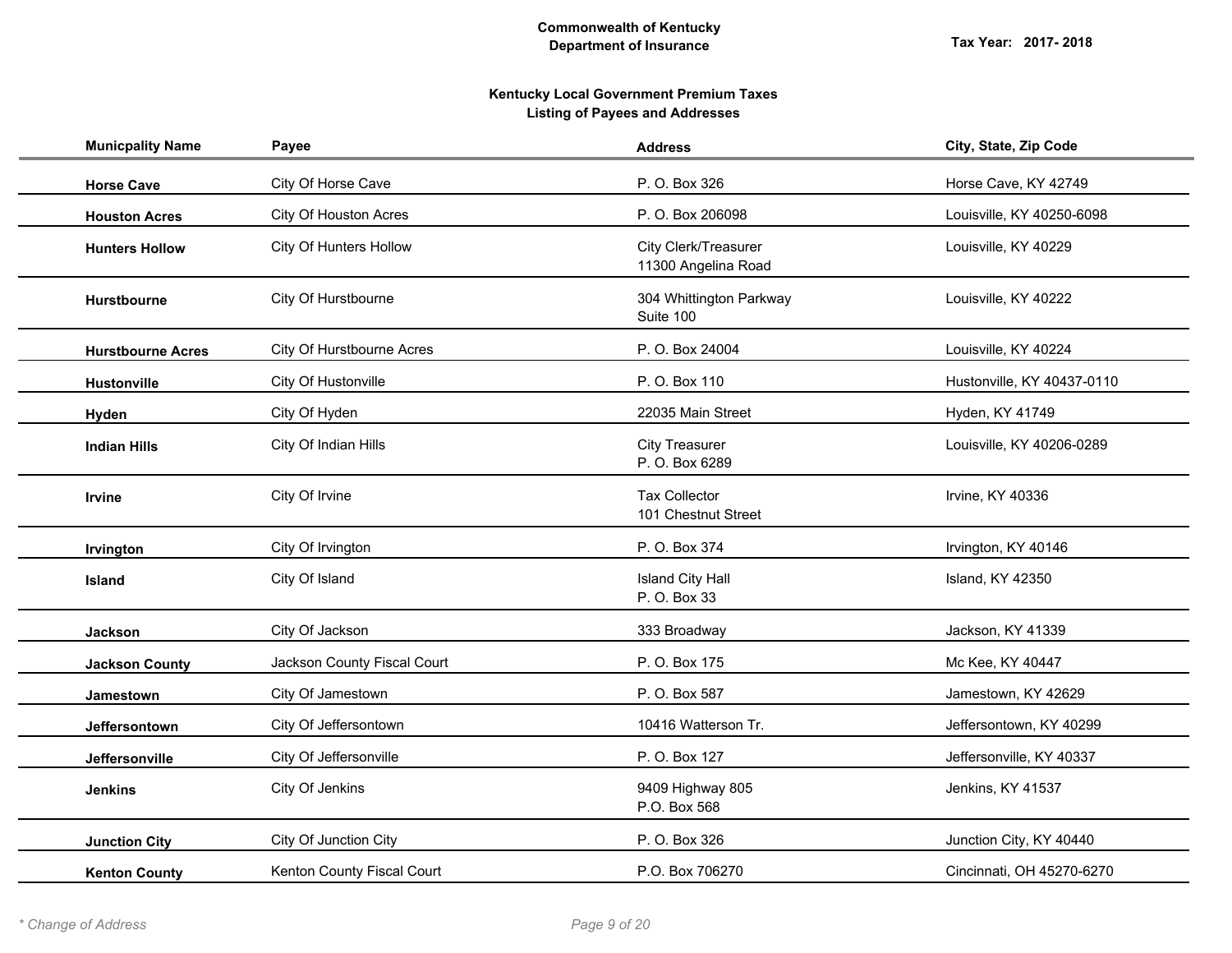| <b>Municpality Name</b> | Payee                                     | <b>Address</b>                               | City, State, Zip Code       |
|-------------------------|-------------------------------------------|----------------------------------------------|-----------------------------|
| <b>Kingsley</b>         | City Of Kingsley                          | P. O. Box 5515                               | Louisville, KY 40255-0515   |
| <b>Knott County</b>     | Knott County Treasurer                    | P.O. Box 505                                 | Hindman, KY 41822           |
| Kuttawa                 | City Of Kuttawa                           | P. O. Box 400                                | Kuttawa, KY 42055           |
| La Center               | City Of La Center                         | P.O. Box 420                                 | La Center, KY 42056         |
| Lafayette               | City Of Lafayette                         | P.O. Box 240                                 | La Fayette, KY 42254        |
| Lagrange                | City Of Lagrange                          | 307 West Jefferson Street                    | Lagrange, KY 40031          |
| <b>Lakeside Park</b>    | City Of Lakeside Park                     | P. O. Box 17127                              | Lakeside Park, KY 41017     |
| Lancaster               | City Of Lancaster                         | 308 West Maple Avenue<br>Suite 1             | Lancaster, KY 40444         |
| <b>Langdon Place</b>    | City Of Langdon Place                     | P. O. Box 22294                              | Louisville, KY 40252        |
| Lawrenceburg            | City Of Lawrenceburg                      | <b>Tax Collector</b><br>P.O. Box 290         | Lawrenceburg, KY 40342-0290 |
| Lebanon                 | City Of Lebanon                           | P. O. Box 840                                | Lebanon, KY 40033           |
| <b>Lebanon Junction</b> | City Of Lebanon Junction                  | P. O. Box 69                                 | Lebanon Junction, KY 40150  |
| Leitchfield             | City Of Leitchfield                       | P. O. Box 398                                | Leitchfield, KY 42755       |
| <b>Lewis County</b>     | Lewis County Fiscal Court                 | 112 Second Street, Suite 201                 | Vanceburg, KY 41179         |
| Lewisburg               | City Of Lewisburg                         | P. O. Box 239                                | Lewisburg, KY 42256         |
| Lexington-Fayette       | Lexington-Fayette Urban County Government | 200 East Main Street                         | Lexington, KY 40507         |
| Liberty                 | City Of Liberty                           | P. O. Box 127                                | Liberty, KY 42539-0127      |
| Lincolnshire            | City Of Lincolnshire                      | P.O. Box 20232                               | Louisville, KY 40250-0232   |
| Livermore               | City Of Livermore                         | P. O. Box 279                                | Livermore, KY 42352         |
| Livingston              | City Of Livingston                        | P. O. Box 654                                | Livingston, KY 40445        |
| London                  | City Of London                            | City Clerk'S Office<br>501 South Main Street | London, KY 40741            |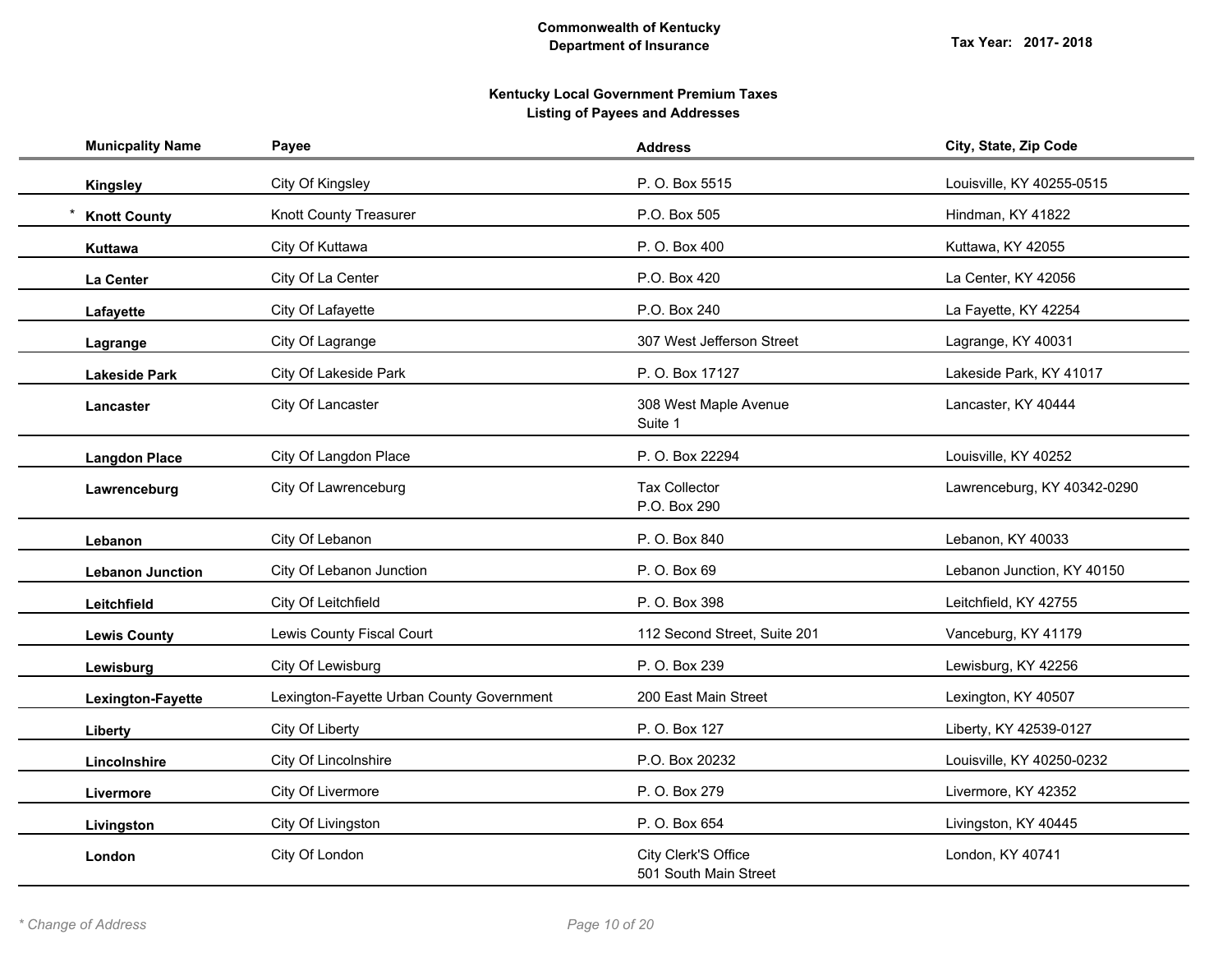| <b>Municpality Name</b> | Payee                                                                   | <b>Address</b>                             | City, State, Zip Code     |
|-------------------------|-------------------------------------------------------------------------|--------------------------------------------|---------------------------|
| Loretto                 | City Of Loretto                                                         | Box 45 - School House Drive                | Loretto, KY 40037         |
| Louisa                  | City Of Louisa                                                          | 215 N. Main Cross Street                   | Louisa, KY 41230          |
|                         | Louisville Urban Services D Louisville-Jefferson Co. Revenue Commission | P. O. Box 37740                            | Louisville, KY 40233-7740 |
| Louisville-Jefferson    | Louisville-Jefferson Co. Revenue Commission                             | P. O. Box 37740                            | Louisville, KY 40233-7740 |
| Loyall                  | City Of Loyall                                                          | 306 Carter Avenue<br>P.O. Box 1060         | Loyall, KY 40854          |
| Ludlow                  | City Of Ludlow                                                          | P.O. Box 16188                             | Ludlow, KY 41016          |
| Lynch                   | City of Lynch                                                           | P.O. Box 667                               | Lynch, KY 40855           |
| Lyndon                  | City Of Lyndon                                                          | 515 Wood Road                              | Louisville, KY 40222      |
| Lynnview                | City Of Lynnview                                                        | 1241 Gilmore Lane                          | Louisville, KY 40213-2307 |
| <b>Madisonville</b>     | City Of Madisonville                                                    | <b>City Clerk</b><br>PO Box 705            | Madisonville, KY 42431    |
| <b>Manchester</b>       | City Of Manchester                                                      | 123 Town Square                            | Manchester, KY 40962      |
| <b>Manor Creek</b>      | City Of Manor Creek                                                     | <b>City Clerk</b><br>501 Eastern Boulevard | Clarksville, IN 47129     |
| <b>Marion</b>           | City Of Marion                                                          | 217 South Main Street                      | Marion, KY 42064          |
| <b>Martin</b>           | City Of Martin                                                          | P. O. Box 749                              | Martin, KY 41649          |
| <b>Maryhill Estates</b> | <b>City Of Maryhill Estates</b>                                         | 4205 Maryknoll Lane                        | Louisville, KY 40207      |
| <b>Mason County</b>     | Mason County Treasurer                                                  | 31 West Third Street                       | Maysville, KY 41056       |
| <b>Mayfield</b>         | City Of Mayfield                                                        | 211 E. Broadway City Hall                  | Mayfield, KY 42066        |
| <b>Maysville</b>        | City Of Maysville                                                       | 216 Bridge Street                          | Maysville, KY 41056       |
| <b>Mc Henry</b>         | City Of Mc Henry                                                        | P.O. Box 47                                | Mc Henry, KY 42354        |
| <b>McKee</b>            | City Of McKee                                                           | P. O. Box 455                              | Mc Kee, KY 40447          |
| <b>Meade County</b>     | Meade County Courthouse Judge Executive                                 | 516 Hill Crest Drive                       | Brandenburg, KY 40108     |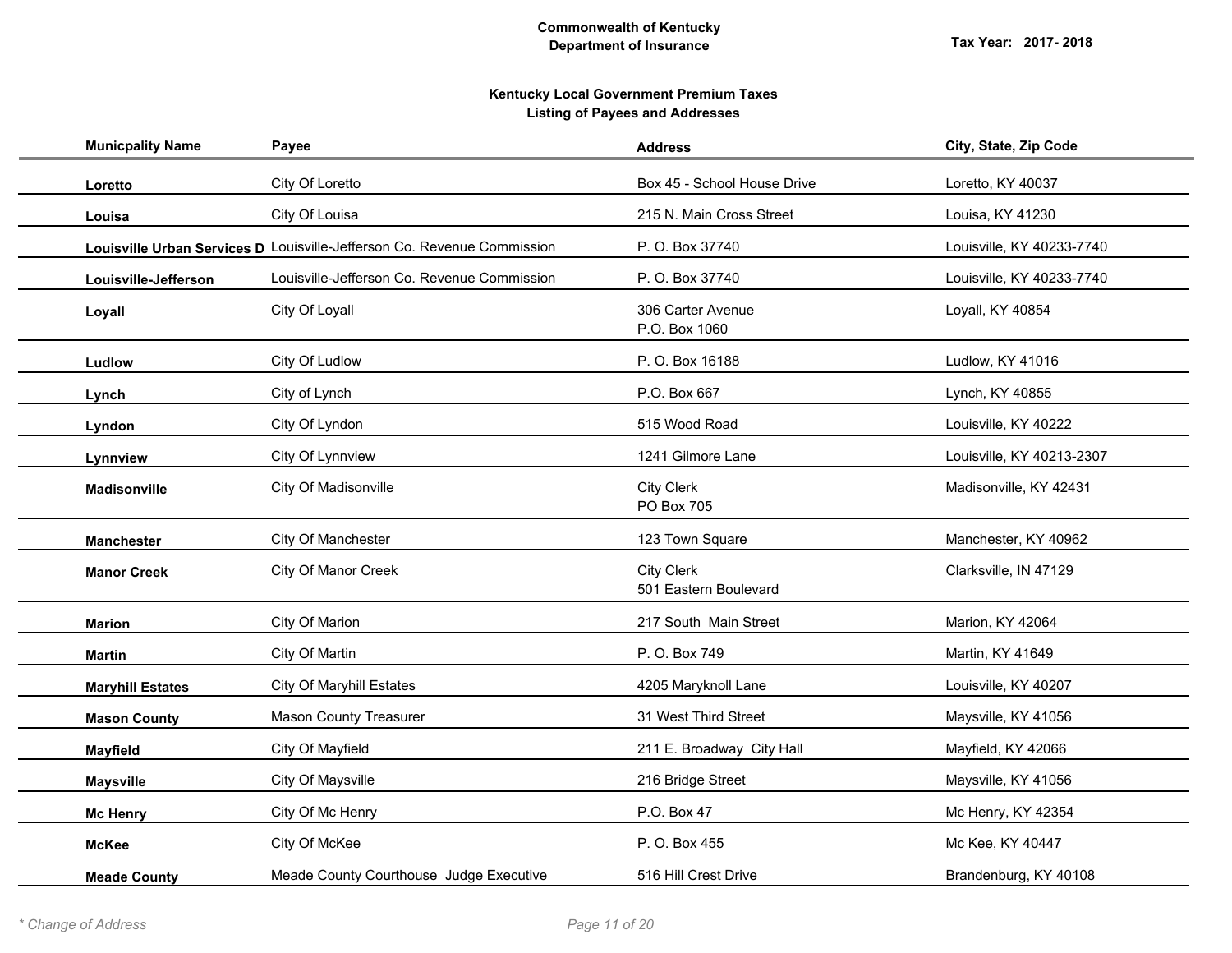| <b>Municpality Name</b>   | Payee                         | <b>Address</b>                       | City, State, Zip Code      |
|---------------------------|-------------------------------|--------------------------------------|----------------------------|
| <b>Meadow Vale</b>        | City Of Meadow Vale           | P. O. Box 22292                      | Louisville, KY 40252-0292  |
| <b>Meadowbrook Farm</b>   | City Of Meadowbrook Farm      | City Clerk-P.O. Box 23104            | Louisville, KY 40223       |
| <b>Meadowview Estates</b> | City Of Meadowview Estates    | P.O. Box 206274                      | Louisville, KY 40250-6274  |
| <b>Melbourne</b>          | City Of Melbourne             | P. O. Box 63                         | Melbourne, KY 41059-0063   |
| <b>Menifee County</b>     | Menifee County Fiscal Court   | P. O. Box 105                        | Frenchburg, KY 40322       |
| <b>Mentor</b>             | City Of Mentor                | P.O. Box 3                           | Mentor, KY 41007           |
| Middlesboro               | City Of Middlesboro           | P. O. Box 756                        | Middlesboro, KY 40965      |
| Middletown                | City Of Middletown            | P. O. Box 43048                      | Louisville, KY 40253       |
| <b>Midway</b>             | City Of Midway                | P. O. Box 4275                       | Midway, KY 40347-4275      |
| Millersburg               | City Of Millersburg           | P.O. Box 265<br>1113 Main Street     | Millersburg, KY 40348-0265 |
| <b>Milton</b>             | City Of Milton                | 10179 Highway 421 N                  | Milton, KY 40045           |
| <b>Mockingbird Valley</b> | City of Mockingbird Valley    | P.O. Box 7845                        | Louisville, KY 40257-0845  |
| <b>Monticello</b>         | City Of Monticello            | P. O. Box 550                        | Monticello, KY 42633       |
| <b>Morehead</b>           | City Of Morehead              | 314 Bridge Street                    | Morehead, KY 40351         |
| <b>Morgan County</b>      | Morgan County Fiscal Court    | 450 Prestonburg Street               | West Liberty, KY 41472     |
| Morganfield               | City Of Morganfield           | 220 N. Morgan Street<br>P.O. Box 420 | Morganfield, KY 42437      |
| Morgantown                | City Of Morgantown            | P. O. Box 397                        | Morgantown, KY 42261       |
| <b>Mortons Gap</b>        | City Of Mortons Gap           | P. O. Box 367<br>131 Cross Street    | Mortons Gap, KY 42440      |
| <b>Mount Olivet</b>       | City of Mount Olivet          | P.O. Box 166                         | Mount Olivet, KY 41064     |
| <b>Mount Sterling</b>     | <b>City Of Mount Sterling</b> | 33 North Maysville                   | Mount Sterling, KY 40353   |
| <b>Mount Vernon</b>       | City of Mount Vernon          | P. O. Box 1465                       | Mt Vernon, KY 40456        |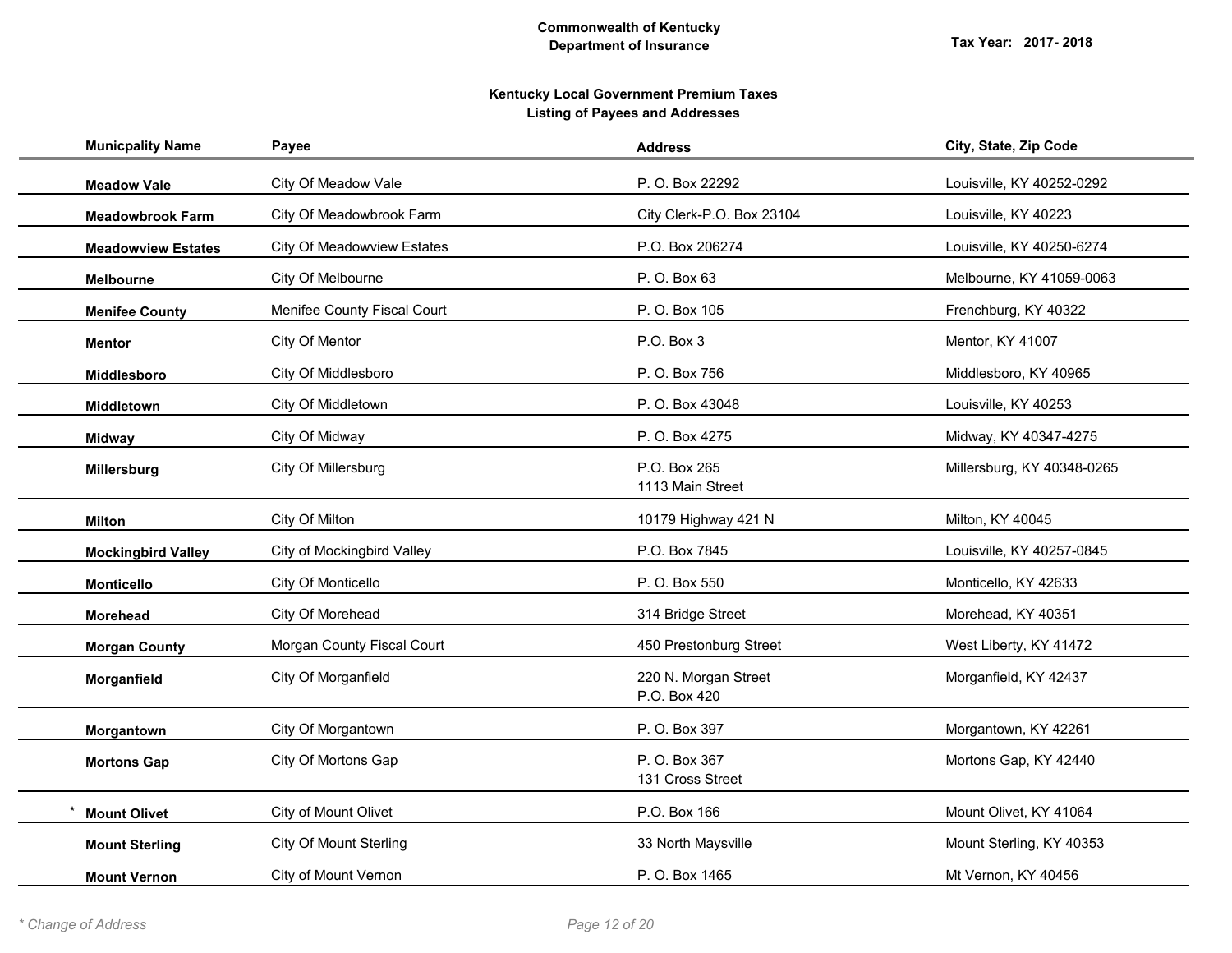| <b>Municpality Name</b>     | Payee                            | <b>Address</b>                                                | City, State, Zip Code        |
|-----------------------------|----------------------------------|---------------------------------------------------------------|------------------------------|
| <b>Mount Washington</b>     | City of Mount Washington         | Attention: Peggy Brinkman<br>P.O. Box 285                     | Mount Washington, KY 40047   |
| Muldraugh                   | City Of Muldraugh                | 202 Wendell Street                                            | Muldraugh, KY 40155-0395     |
| Munfordville                | City Of Munfordville             | P. O. Box 85                                                  | Munfordville, KY 42765       |
| <b>Murray</b>               | City Of Murray                   | 104 North 5th Street<br>Suite A                               | Murray, KY 42071             |
| <b>Murray Hill</b>          | City Of Murray Hill              | P. O. Box 22302                                               | Louisville, KY 40252         |
| Nebo                        | City Of Nebo                     | P.O. Box 173                                                  | Nebo, KY 42441               |
| <b>New Castle</b>           | City Of New Castle               | P. O. Box 390                                                 | New Castle, KY 40050         |
| <b>New Haven</b>            | City Of New Haven                | P.O. Box 98                                                   | New Haven, KY 40051          |
| <b>Newport</b>              | City Of Newport                  | <b>Finance Department</b><br>P.O. Box 1090                    | Newport, KY 41071-0090       |
| Nicholasville               | City Of Nicholasville            | P. O. Box 450                                                 | Nicholasville, KY 40340-0450 |
| <b>Norbourne Estates</b>    | <b>City Of Norbourne Estates</b> | Jerry Brown, City Clerk<br>P.O. Box 7825                      | Louisville, KY 40257         |
| <b>North Middletown</b>     | City Of North Middletown         | P. O. Box 69                                                  | North Middletown, KY 40357   |
| <b>Northfield</b>           | Treasurer - City Of Northfield   | 4949 Brrownsboro Road<br>Suite 286                            | Louisville, KY 40222         |
| <b>Nortonville</b>          | City Of Nortonville              | 199 South Main Street                                         | Nortonville, KY 42442        |
| <b>Norwood</b>              | City Of Norwood                  | P. O. Box 22375                                               | Louisville, KY 40252         |
| <b>Oak Grove</b>            | City Of Oak Grove                | P. O. Box 250                                                 | Oak Grove, KY 42262          |
| <b>Oakland</b>              | City Of Oakland                  | P. O. Box 122                                                 | Oakland, KY 42159-0122       |
| <b>Old Brownsboro Place</b> | City Of Old Brownsboro Place     | Attn: City Treasurer<br>P. O. Box 22192                       | Louisville, KY 40252-0192    |
| <b>Oldham County</b>        | <b>Oldham County Treasurer</b>   | Oldham County Fiscal Court Bldg.<br>100 West Jefferson Street | LaGrange, KY 40031-1149      |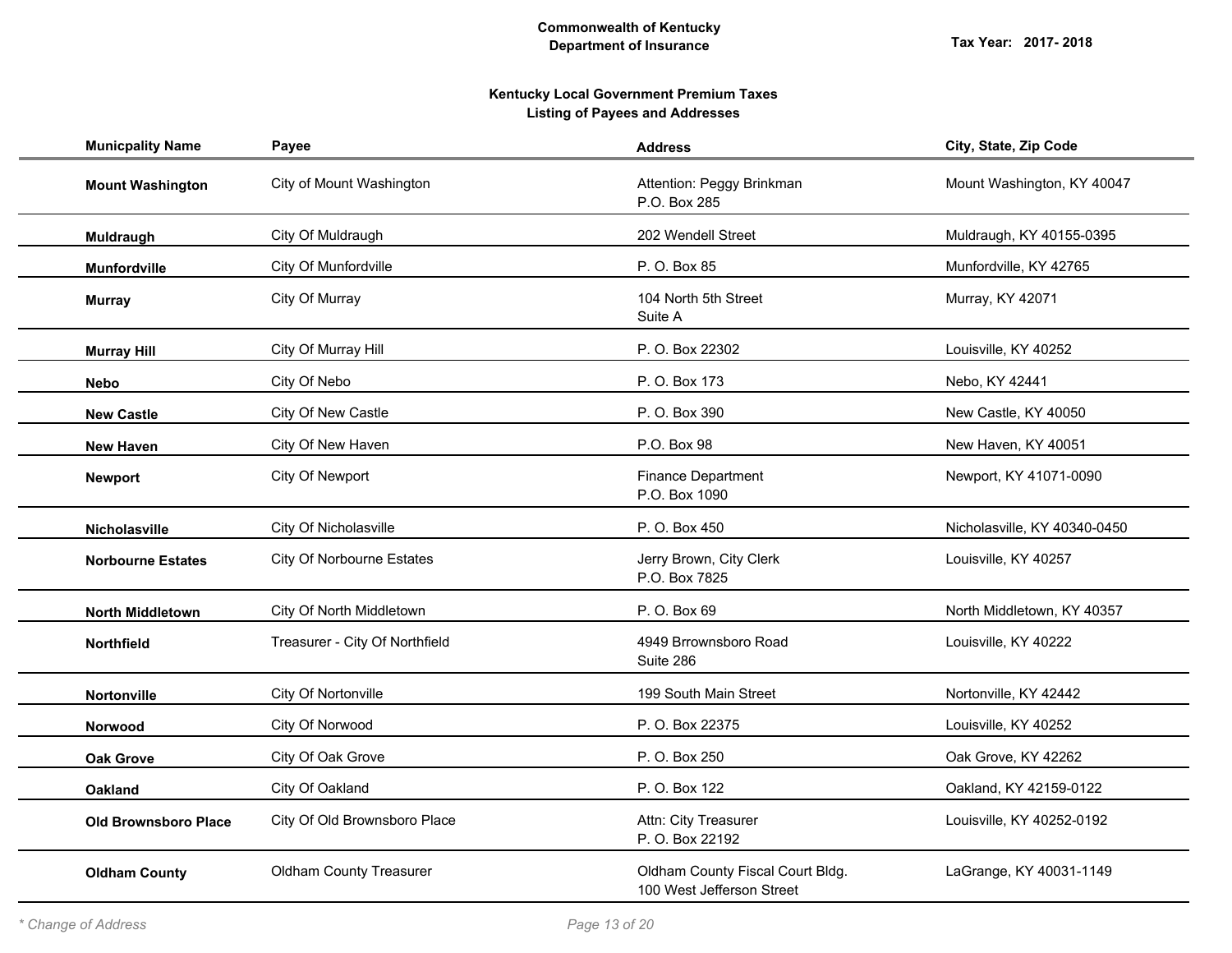| <b>Municpality Name</b>    | Payee                             | <b>Address</b>                     | City, State, Zip Code      |
|----------------------------|-----------------------------------|------------------------------------|----------------------------|
| <b>Olive Hill</b>          | City Of Olive Hill                | 225 Roger Patton Drive             | Olive Hill, KY 41164       |
| <b>Orchard Grass Hills</b> | City Of Orchard Grass Hills       | P. O. Box 25                       | Crestwood, KY 40014        |
| <b>Owen County</b>         | Owen County Treasurer             | 100 North Thomas Street            | Owenton, KY 40359          |
| Owensboro                  | City Of Owensboro                 | P. O. Box 10003                    | Owensboro, KY 42302-9003   |
| Owingsville                | City Of Owingsville               | P.O. Box 639                       | Owingsville, KY 40360      |
| <b>Owsley County</b>       | <b>Owsley County Fiscal Court</b> | P. O. Box 749                      | Booneville, KY 41314       |
| Paducah                    | City Of Paducah                   | P. O. Box 2697<br>Dept. Of Finance | Paducah, KY 42002          |
| <b>Paintsville</b>         | City Of Paintsville               | P. O. Box 1588                     | Paintsville, KY 41240-0071 |
| <b>Paris</b>               | City Of Paris                     | 525 High Street                    | Paris, KY 40361            |
| <b>Park City</b>           | City Of Park City                 | P. O. Box 304                      | Park City, KY 42160        |
| <b>Park Hills</b>          | City Of Park Hills                | 1106 Amsterdam Road                | Park Hills, KY 41011-2097  |
| <b>Parkway Village</b>     | City Of Parkway Village           | P. O. Box 17092                    | Louisville, KY 40217       |
| Pembroke                   | City Of Pembroke                  | P. O. Box 162                      | Pembroke, KY 42266         |
| Perryville                 | City Of Perryville                | P.O. Box 95                        | Perryville, KY 40468       |
| <b>Pewee Valley</b>        | City Of Pewee Valley              | P.O. Box 769                       | Pewee Valley, KY 40056     |
| <b>Pineville</b>           | City Of Pineville                 | P.O. Box 688                       | Pineville, KY 40977        |
| <b>Pioneer Village</b>     | <b>City Of Pioneer Village</b>    | 4700 Summitt Drive                 | Louisville, KY 40229       |
| <b>Plantation</b>          | City Of Plantation                | P. O. Box 22698                    | Louisville, KY 40222       |
| Pleasureville              | City Of Pleasureville             | P. O. Box 2                        | Pleasureville, KY 40057    |
| <b>Plum Springs</b>        | City Of Plum Springs              | 288 Oak Street                     | Bowling Green, KY 42101    |
| Powderly                   | City Of Powderly                  | 211 Hillside Road                  | Powderly, KY 42367         |
| <b>Powell County</b>       | Powell County Fiscal Court        | P.O. Box 506                       | Stanton, KY 40380          |
| Prestonsburg               | City Of Prestonsburg              | 200 North Lake Drive               | Prestonsburg, KY 41653     |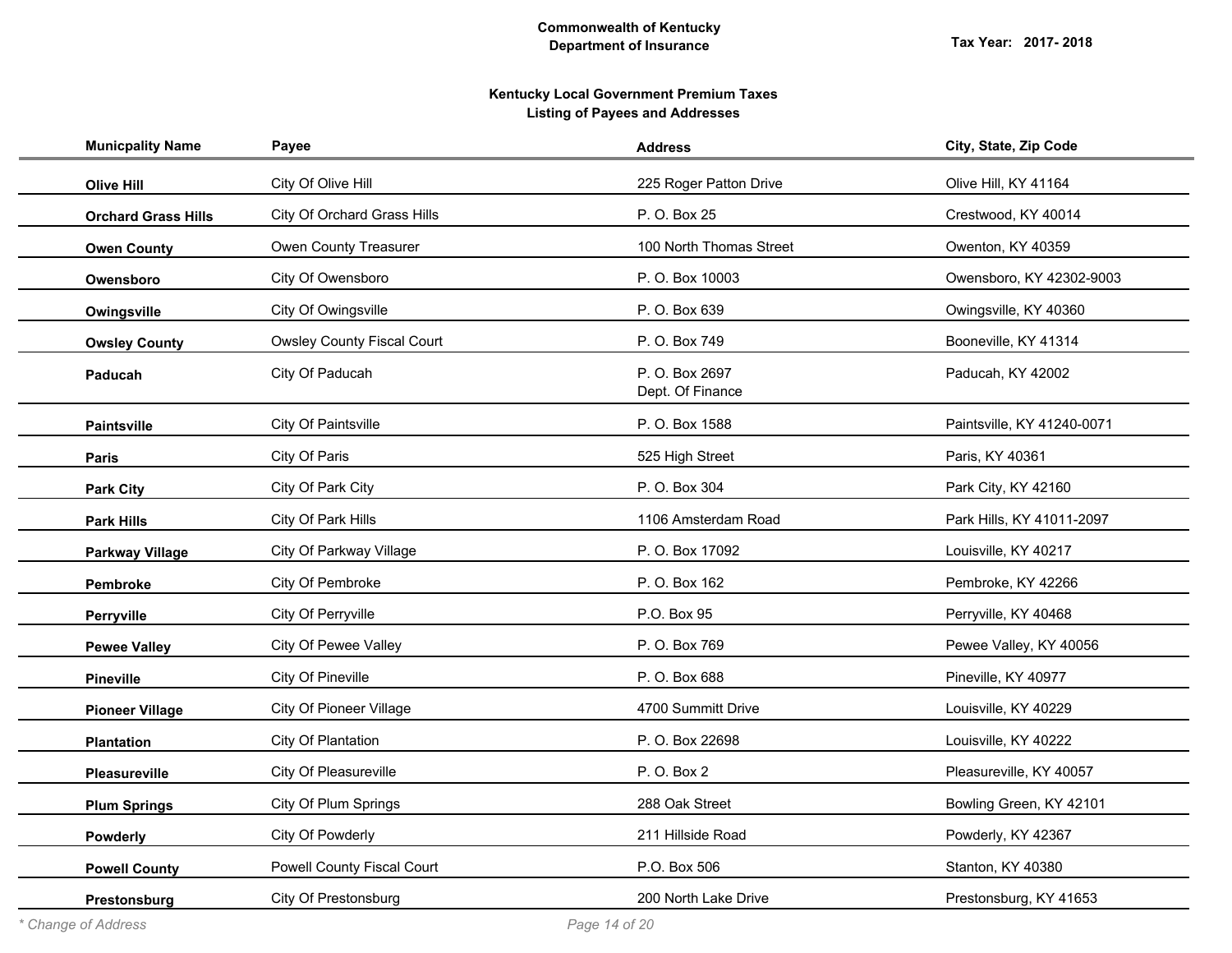| <b>Municpality Name</b>  | Payee                          | <b>Address</b>                               | City, State, Zip Code     |
|--------------------------|--------------------------------|----------------------------------------------|---------------------------|
| Prestonville             | City Of Prestonville           | P. O. Box 306                                | Carrollton, KY 41008      |
| <b>Princeton</b>         | City Of Princeton              | 206 E. Market Street                         | Princeton, KY 42445       |
| <b>Prospect</b>          | City Of Prospect               | P. O. Box 950250                             | Louisville, KY 40295-0250 |
| Providence               | City Of Providence             | P. O. Box 128                                | Providence, KY 42450      |
| <b>Pulaski County</b>    | Pulaski County Treasurer       | P. O. Box 712                                | Somerset, KY 42501        |
| Raceland                 | City Of Raceland               | 711 Chinn Street                             | Raceland, KY 41169        |
| Radcliff                 | City Of Radcliff               | P.O. Drawer 519                              | Radcliff, KY 40159-0519   |
| Ravenna                  | City Of Ravenna                | 620 Main Street<br>Office Of The Mayor       | Ravenna, KY 40472         |
| Richlawn                 | City Of Richlawn               | P. O. Box 7786                               | Louisville, KY 40207      |
| Richmond                 | City Of Richmond               | P.O. Box 1268                                | Richmond, KY 40476-1268   |
| <b>River Bluff</b>       | City Of River Bluff            | P. O. Box 792                                | Prospect, KY 40059        |
| Riverwood                | City Of Riverwood              | 2101 Camargo Road                            | Riverwood, KY 40207       |
| <b>Robards</b>           | City Of Robards                | P. O. Box 488                                | Robards, KY 42452-0488    |
| <b>Robertson County</b>  | Robertson County Treasurer     | P.O. Box 76<br>Mount Olivet                  | Mount Olivet, KY 41064    |
| <b>Rockcastle County</b> | Rockcastle County Fiscal Court | P. O. Box 755                                | Mount Vernon, KY 40456    |
| Rockport                 | City Of Rockport               | P. O. Box 128                                | Rockport, KY 42369        |
| <b>Rolling Fields</b>    | <b>City Of Rolling Fields</b>  | 7609 Solution Center                         | Chicago, IL 60677-7066    |
| <b>Rolling Hills</b>     | City Of Rolling Hills          | P. O. Box 22445                              | Louisville, KY 40252      |
| <b>Russell Springs</b>   | <b>City Of Russell Springs</b> | P. O. Box 247                                | Russell Springs, KY 42642 |
| <b>Russellville</b>      | City of Russellville           | 168 South Main Street                        | Russellville, KY 42276    |
| <b>Ryland Heights</b>    | City Of Ryland Heights         | <b>Tax Collector</b><br>10145 Decoursey Pike | Ryland Heights, KY 41015  |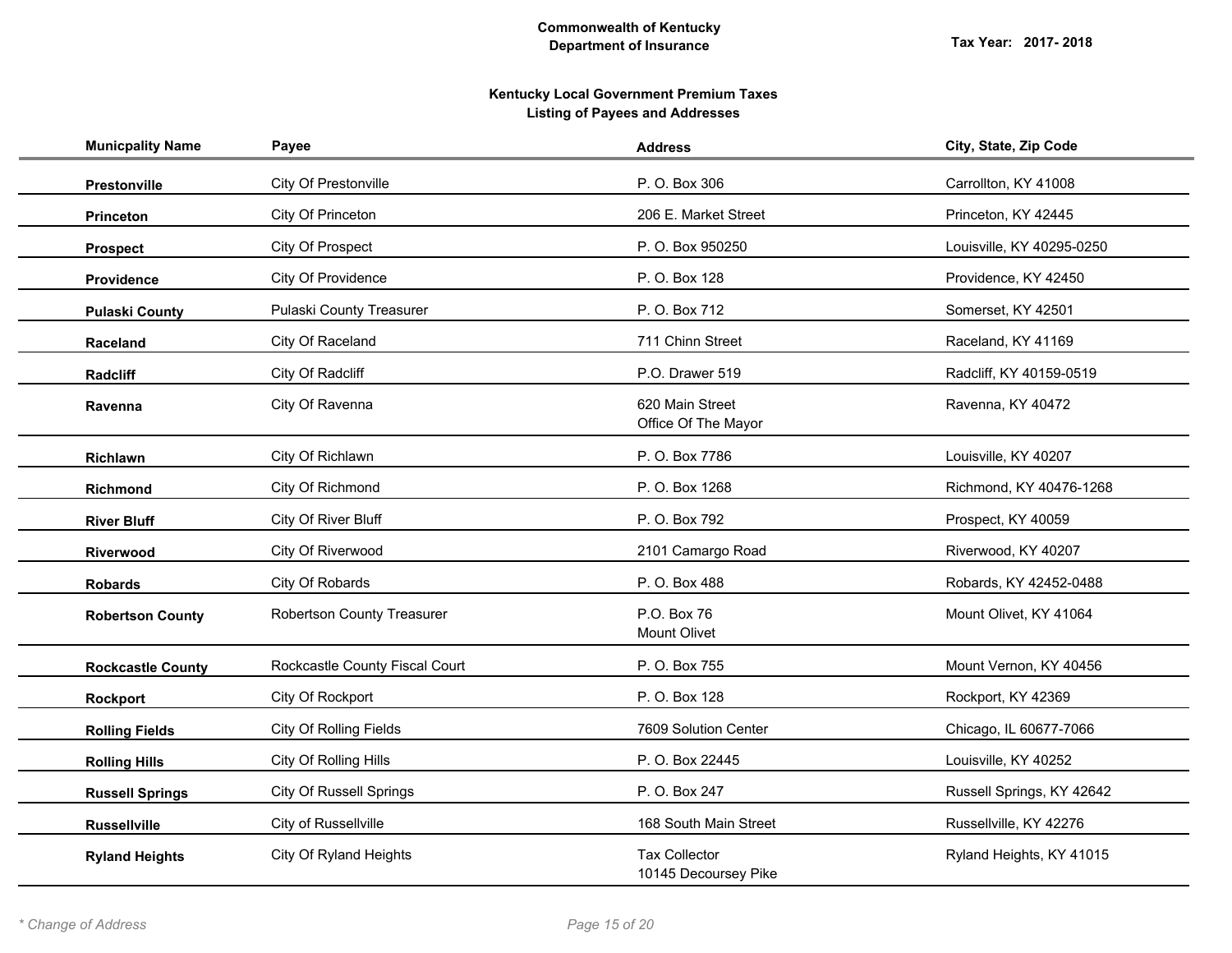| <b>Municpality Name</b> | Payee                                 | <b>Address</b>                                             | City, State, Zip Code      |
|-------------------------|---------------------------------------|------------------------------------------------------------|----------------------------|
| <b>Sacramento</b>       | City Of Sacramento                    | Treasurer<br><b>Box 245</b>                                | Sacramento, KY 42372       |
| <b>Sadieville</b>       | City Of Sadieville                    | P.O. Box 129                                               | Sadieville, KY 40370       |
| Salyersville            | City Of Salyersville                  | P.O. Box 640                                               | Salyersville, KY 41465     |
| <b>Sandy Hook</b>       | City Of Sandy Hook                    | P. O. Box 274                                              | Sandy Hook, KY 41171       |
| <b>Science Hill</b>     | City Of Science Hill                  | P. O. Box 295                                              | Science Hill, KY 42553     |
| <b>Scottsville</b>      | City Of Scottsville                   | Attention: City Treasurer<br>201 West Main Street, Suite 8 | Scottsville, KY 42164      |
| <b>Sebree</b>           | The City Of Sebree                    | 36 South Spring Street<br>P.O. Box 245                     | Sebree, KY 42455           |
| <b>Seneca Gardens</b>   | RDS KY-Insurance Premium Tax Division | P.O. Box 830725                                            | Birmingham, AL 35283-0725  |
| Shelbyville             | City Of Shelbyville                   | P. O. Box 1289                                             | Shelbyville, KY 40066-3289 |
| Shepherdsville          | City Of Shepherdsville                | P.O. Box 400<br>634 Conestoga Parkway                      | Shepherdsville, KY 40165   |
| <b>Shively</b>          | City Of Shively                       | <b>Shively City Clerk</b><br>3920 Dixie Highway            | Shively, KY 40216          |
| <b>Silver Grove</b>     | City Of Silver Grove                  | <b>City Clerk</b><br>P.O. Box 428                          | Silver Grove, KY 41085     |
| Simpsonville            | City of Simpsonville                  | P.O. Box 378                                               | Simpsonville, KY 40067     |
| <b>Slaughters</b>       | Town Of Slaughters                    | P. O. Box 23                                               | Slaughters, KY 42456       |
| <b>Smithfield</b>       | City Of Smithfield                    | P. O. Box 22                                               | Smithfield, KY 40068       |
| <b>Smithland</b>        | City Of Smithland                     | P. O. Box 287                                              | Smithland, KY 42081        |
| <b>Smiths Grove</b>     | City Of Smiths Grove                  | P.O. Box 114                                               | Smiths Grove, KY 42171     |
| <b>Somerset</b>         | City Of Somerset                      | P. O. Box 989                                              | Somerset, KY 42501-0989    |
| <b>South Shore</b>      | City Of South Shore                   | P.O. Box 516                                               | South Shore, KY 41175      |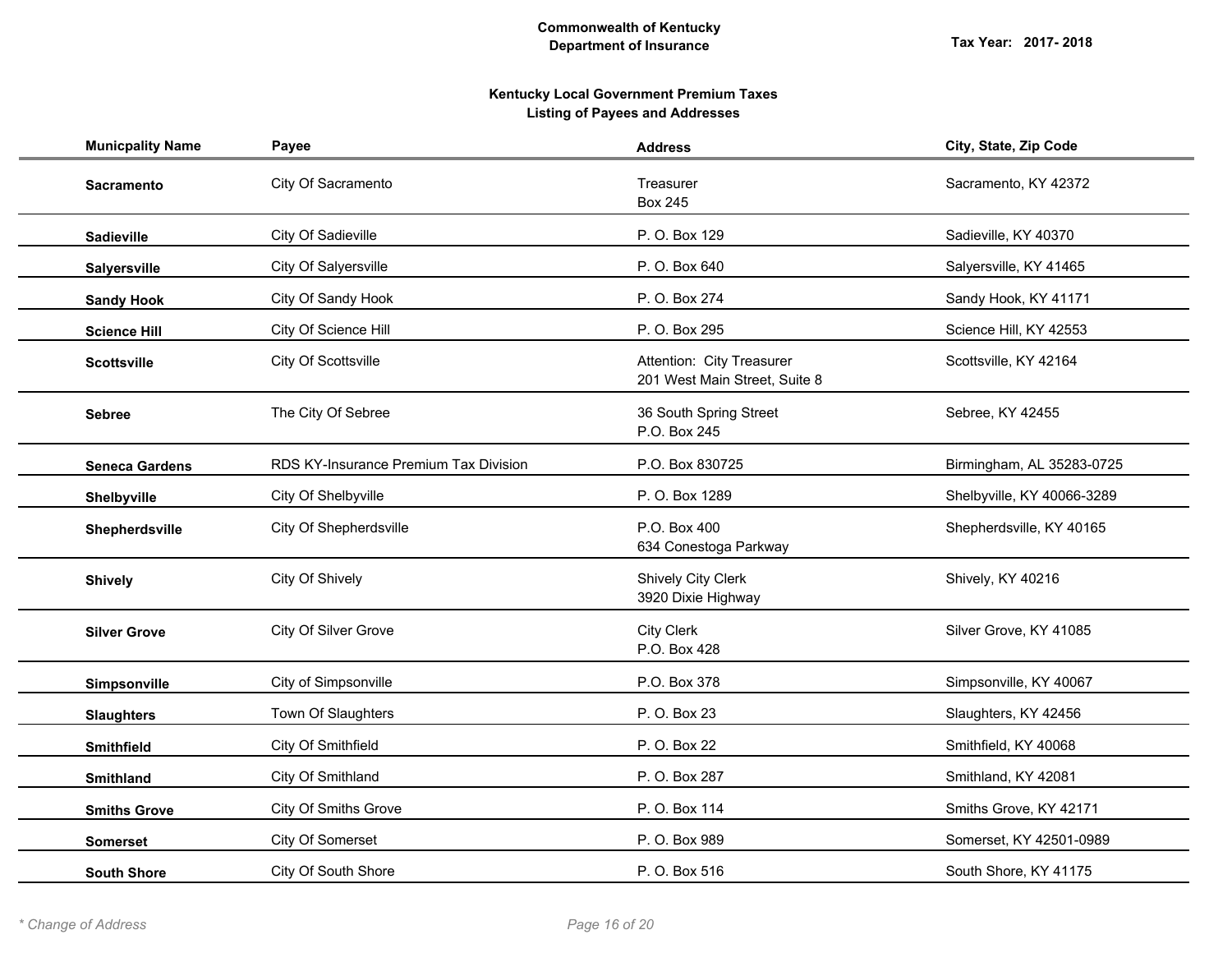| <b>Municpality Name</b>   | Payee                                  | <b>Address</b>                          | City, State, Zip Code       |
|---------------------------|----------------------------------------|-----------------------------------------|-----------------------------|
| Southgate                 | City Of Southgate                      | 122 Electric Avenue                     | Southgate, KY 41071         |
| <b>Sparta</b>             | City Of Sparta                         | P.O. Box D                              | Sparta, KY 41086            |
| <b>Spencer County</b>     | <b>Spencer County Treasurer</b>        | P. O. Box 183                           | Taylorsville, KY 40071      |
| <b>Spring Valley</b>      | City Of Spring Valley                  | P. O. Box 22466                         | Louisville, KY 40252-0466   |
| Springfield               | City Of Springfield                    | 127 W. Main                             | Springfield, KY 40069       |
| <b>St. Charles</b>        | City Of St. Charles                    | P. O. Box 246                           | St. Charles, KY 42453       |
| <b>St. Matthews</b>       | City Of St. Matthews                   | <b>City Treasurer</b><br>P. O. Box 7097 | St. Matthews, KY 40257-0097 |
| <b>St. Regis Park</b>     | City Of St. Regis Park                 | P. O. Box 20429                         | Louisville, KY 40250-0249   |
| <b>Stamping Ground</b>    | City Of Stamping Ground                | P. O. Box 29                            | Stamping Ground, KY 40379   |
| <b>Stanford</b>           | City Of Stanford                       | 305 East Main Street                    | Stanford, KY 40484          |
| <b>Stanton</b>            | City Of Stanton                        | P.O. Box 370                            | Stanton, KY 40380           |
| <b>Strathmoor Manor</b>   | City Of Strathmoor Manor               | P. O. Box 5459                          | Louisville, KY 40255-0459   |
| <b>Strathmoor Village</b> | City Of Strathmoor Village             | P. O. Box 5253                          | Louisville, KY 40205        |
| <b>Sturgis</b>            | City Of Sturgis                        | P. O. Box 98                            | Sturgis, KY 42459           |
| Sycamore                  | City Of Sycamore                       | Treasurer<br>217 Sycamore Drive         | Louisville, KY 40223        |
| <b>Taylor Mill</b>        | City Of Taylor Mill                    | 5225 Taylor Mill Road                   | Taylor Mill, KY 41015       |
| <b>Taylorsville</b>       | City Of Taylorsville                   | P. O. Box 279                           | Taylorsville, KY 40071-0279 |
| <b>Ten Broeck</b>         | Treasurer - City Of Ten Broeck         | 9104 Spokane Way                        | Louisville, KY 40241-2426   |
| <b>Thornhill</b>          | City Of Thornhill                      | 2311 Thornhill Road                     | Louisville, KY 40222        |
| <b>Todd County</b>        | Todd County Treasurer, Tammy Robertson | P.O. Box 310                            | Elkton, KY 42220            |
| Tompkinsville             | City Of Tompkinsville                  | 206 N. Magnolia Street                  | Tompkinsville, KY 42167     |
| <b>Trenton</b>            | City Of Trenton                        | P. O. Box 72                            | Trenton, KY 42286-0072      |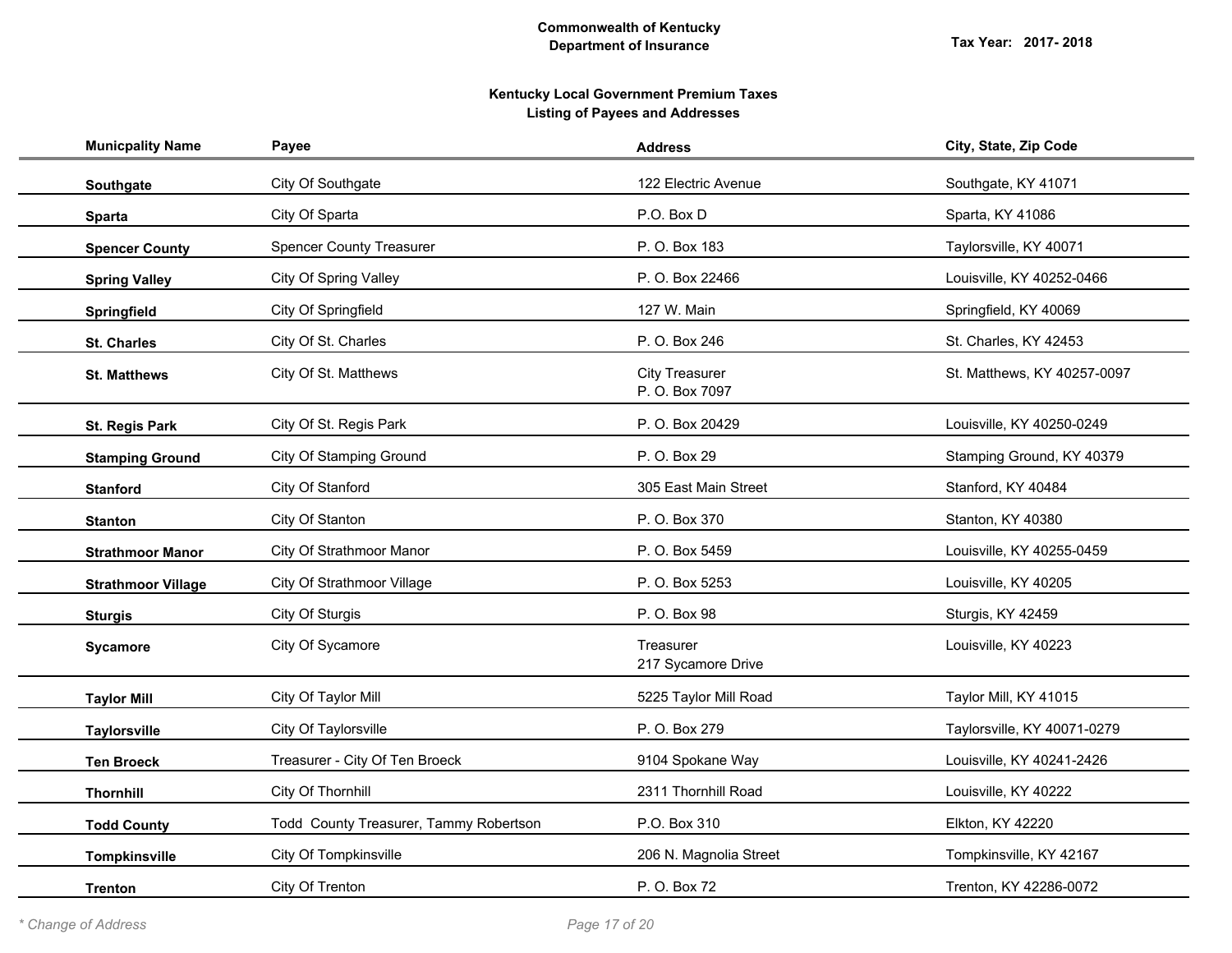| <b>Municpality Name</b>  | Payee                              | <b>Address</b>                                     | City, State, Zip Code      |
|--------------------------|------------------------------------|----------------------------------------------------|----------------------------|
| <b>Trigg County</b>      | <b>Trigg County Treasurer</b>      | P. O. Box 672                                      | Cadiz, KY 42211            |
| <b>Trimble County</b>    | Trimble County Fiscal Court        | P.O, Box 251                                       | Bedford, KY 40006          |
| <b>Uniontown</b>         | City Of Uniontown                  | P. O. Box 548                                      | Uniontown, KY 42461        |
| Vanceburg                | City of Vanceburg                  | 189 Second Street<br>Suite A                       | Vanceburg, KY 41179        |
| <b>Versailles</b>        | City Of Versailles                 | 196 South Main St.<br>P. O. Box 625                | Versailles, KY 40383       |
| <b>Vicco</b>             | City Of Vicco                      | P. O. Box 249                                      | Vicco, KY 41773            |
| <b>Villa Hills</b>       | City Of Villa Hills                | c/o Heritage Bank<br>P.O. Box 651                  | Burlington, KY 41005       |
| <b>Vine Grove</b>        | City Of Vine Grove                 | 300 West Main Street                               | Vine Grove, KY 40175-1398  |
| <b>Walton</b>            | City Of Walton                     | 40 North Main Street<br>P. O. Box 95               | Walton, KY 41094           |
| Warsaw                   | City Of Warsaw                     | P. O. Box 785                                      | Warsaw, KY 41095           |
| <b>Washington County</b> | <b>Washington County Treasurer</b> | P.O. Box 126                                       | Springfield, KY 40069-0126 |
| <b>Watterson Park</b>    | City Of Watterson Park             | P. O. Box 32391                                    | Louisville, KY 40232       |
| Wayland                  | City Of Wayland                    | P. O. Box 293                                      | Wayland, KY 41666          |
| <b>Wayne County</b>      | <b>Wayne County Treasurer</b>      | P. O. Box 439                                      | Monticello, KY 42633       |
| Wellington               | City Of Wellington                 | Judith L. Kaleher Treasurer<br>3003 Spencer Avenue | Louisville, KY 40205       |
| <b>West Buechel</b>      | City Of West Buechel               | 3705 Bashford Avenue                               | Louisville, KY 40218       |
| <b>West Liberty</b>      | City Of West Liberty               | 565 Main Street                                    | West Liberty, KY 41472     |
| <b>West Point</b>        | City Of West Point                 | 509 Elm Street                                     | West Point, KY 40177       |
| Westwood                 | City Of Westwood                   | <b>City Treasurer</b><br>P. O Box 22006            | Louisville, KY 40252       |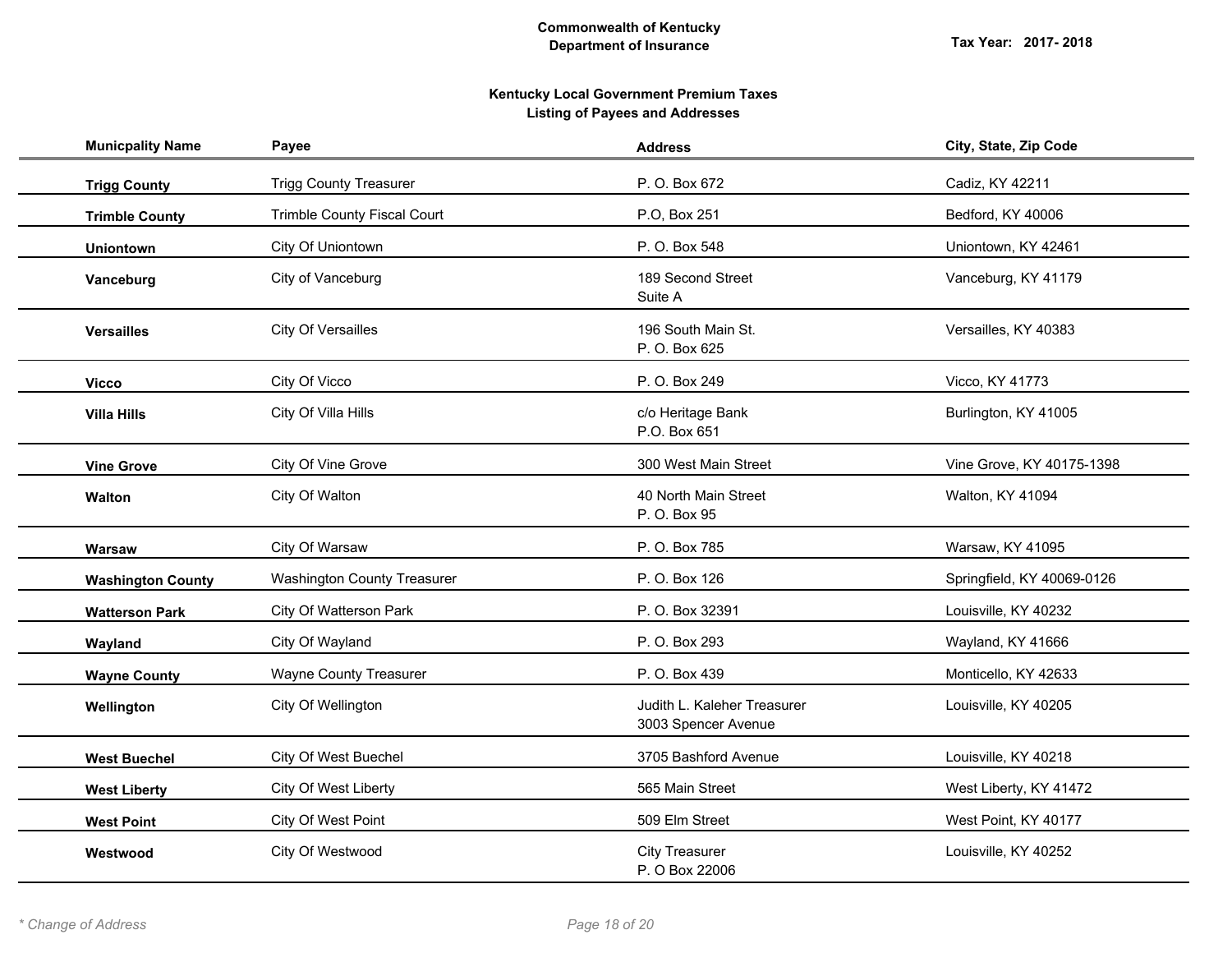| <b>Municpality Name</b> | Payee                  | <b>Address</b>                                                    | City, State, Zip Code     |
|-------------------------|------------------------|-------------------------------------------------------------------|---------------------------|
| Wheatcroft              | City Of Wheatcroft     | 32 Main Street<br>P. O. Box 42                                    | Wheatcroft, KY 42463-0042 |
| Wheelwright             | City Of Wheelwright    | P.O. Box 365                                                      | Wheelwright, KY 41669     |
| <b>White Plains</b>     | City Of White Plains   | P.O. Box 399                                                      | White Plains, KY 42464    |
| Whitesburg              | City Of Whitesburg     | 38 East Main Street                                               | Whitesburg, KY 41858      |
| Whitesville             | City Of Whitesville    | P. O. Box 51                                                      | Whitesville, KY 42378     |
| Wickliffe               | City Of Wickliffe      | City Clerk-Treasurer<br><b>Box 175</b>                            | Wickliffe, KY 42087       |
| Wilder                  | City Of Wilder         | 520 Licking Pike                                                  | Wilder, KY 41071          |
| Wildwood                | City Of Wildwood       | P. O. Box 24036                                                   | Louisville, KY 40224      |
| Williamsburg            | City Of Williamsburg   | P. O. Box 119                                                     | Williamsburg, KY 40769    |
| Williamstown            | City Of Williamstown   | P. O. Box 147                                                     | Williamstown, KY 41097    |
| Wilmore                 | City Of Wilmore        | 335 East Main Street                                              | Wilmore, KY 40390         |
| Winchester              | City Of Winchester     | P. O. Box 4135                                                    | Winchester, KY 40392-4135 |
| <b>Windy Hills</b>      | City Of Windy Hills    | <b>Summit Executive Suites</b><br>4350 Brownsboro Road, Suite 110 | Louisville, KY 40207      |
| Wingo                   | City Of Wingo          | P. O. Box 117                                                     | Wingo, KY 42088           |
| Woodburn                | City Of Woodburn       | P.O. Box 117                                                      | Woodburn, KY 42170        |
| Woodbury                | City Of Woodbury       | City Hall<br>1 Lock Four Road                                     | Woodbury, KY 42288        |
| <b>Woodland Hills</b>   | City Of Woodland Hills | P. O. Box 43032                                                   | Louisville, KY 40243      |
| Woodlawn                | City Of Woodlawn       | P. O. Box 72127                                                   | Newport, KY 41072-0127    |
| <b>Woodlawn Park</b>    | City Of Woodlawn Park  | Gloria Curran, Treasurer<br>2527 Nelson Miller Parkway, Suite 205 | Louisville, KY 40223-3165 |
| Worthington             | City Of Worthington    | P. O. Box 366                                                     | Worthington, KY 41183     |